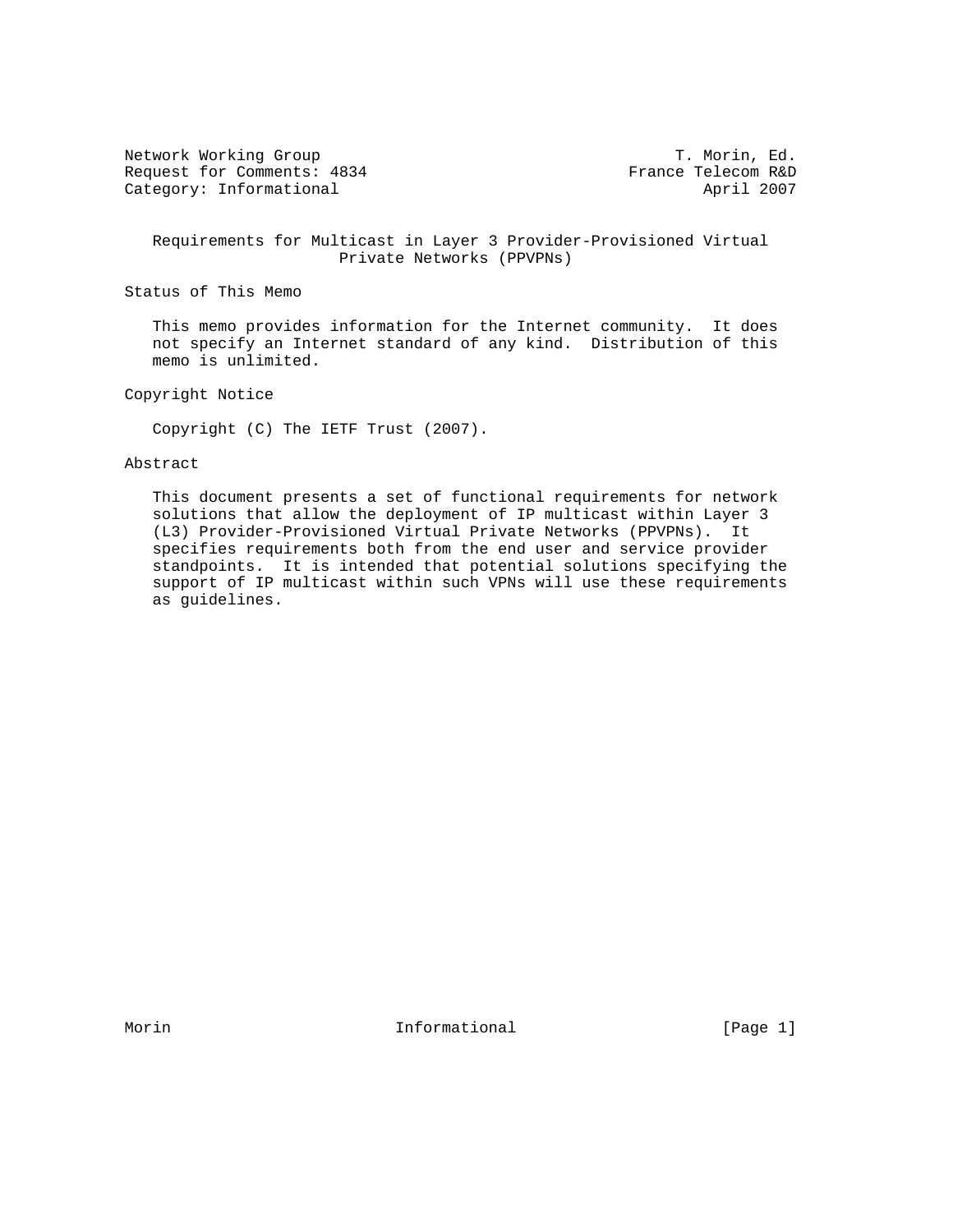Table of Contents

| 1.     |                                                              | $\overline{4}$ |
|--------|--------------------------------------------------------------|----------------|
| $2$ .  | Conventions Used in This Document                            | 5              |
| 2.1.   |                                                              | 5              |
| 2.2.   |                                                              | $\overline{6}$ |
| 3.     |                                                              | 7              |
| 3.1.   |                                                              | 7              |
| 3.2.   |                                                              | 7              |
| 3.3.   | Scaling vs. Optimizing Resource Utilization                  | 8              |
| 4.     |                                                              | 8              |
| 4.1.   |                                                              | 8              |
| 4.1.1. | Live Content Broadcast                                       | 9              |
| 4.1.2. | Symmetric Applications                                       | 10             |
| 4.1.3. | Data Distribution                                            | 10             |
| 4.1.4. | Generic Multicast VPN Offer                                  | 11             |
| 4.2.   | Scalability Orders of Magnitude                              | 11             |
| 4.2.1. | Number of VPNs with Multicast Enabled                        | 11             |
| 4.2.2. | Number of Multicast VPNs per PE                              | 12             |
|        | Number of CEs per Multicast VPN per PE                       |                |
| 4.2.3. |                                                              | 12             |
| 4.2.4. | PEs per Multicast VPN                                        | 12             |
| 4.2.5. | PEs with Multicast VRFs 13                                   |                |
| 4.2.6. | Number of Streams Sourced 13                                 |                |
| 5.     | Requirements for Supporting IP Multicast within L3 PPVPNs 13 |                |
| 5.1.   | End User/Customer Standpoint 13                              |                |
| 5.1.1. | Service Definition 13                                        |                |
| 5.1.2. | CE-PE Multicast Routing and Group Management                 |                |
|        |                                                              | 14             |
| 5.1.3. | Quality of Service $(QoS)$ 14                                |                |
| 5.1.4. | Operations and Management 15                                 |                |
| 5.1.5. | Security Requirements 16                                     |                |
| 5.1.6. |                                                              |                |
| 5.1.7. | Internet Multicast 18                                        |                |
| 5.1.8. | Carrier's Carrier 18                                         |                |
| 5.1.9. | Multi-Homing, Load Balancing, and Resiliency 19              |                |
|        |                                                              |                |
|        |                                                              | 20             |
|        |                                                              | 20             |
| 5.2.   | Service Provider Standpoint 21                               |                |
| 5.2.1. | General Requirement                                          | 21             |
| 5.2.2. |                                                              | 21             |
| 5.2.3. | Resource Optimization 23                                     |                |
| 5.2.4. | Tunneling Requirements 24                                    |                |
| 5.2.5. | Control Mechanisms 26                                        |                |
| 5.2.6. | Support of Inter-AS, Inter-Provider Deployments 26           |                |
| 5.2.7. | Quality-of-Service Differentiation 27                        |                |
| 5.2.8. | Infrastructure security 27                                   |                |
| 5.2.9. |                                                              |                |
|        |                                                              |                |

Morin 10.1 Informational 1000 [Page 2]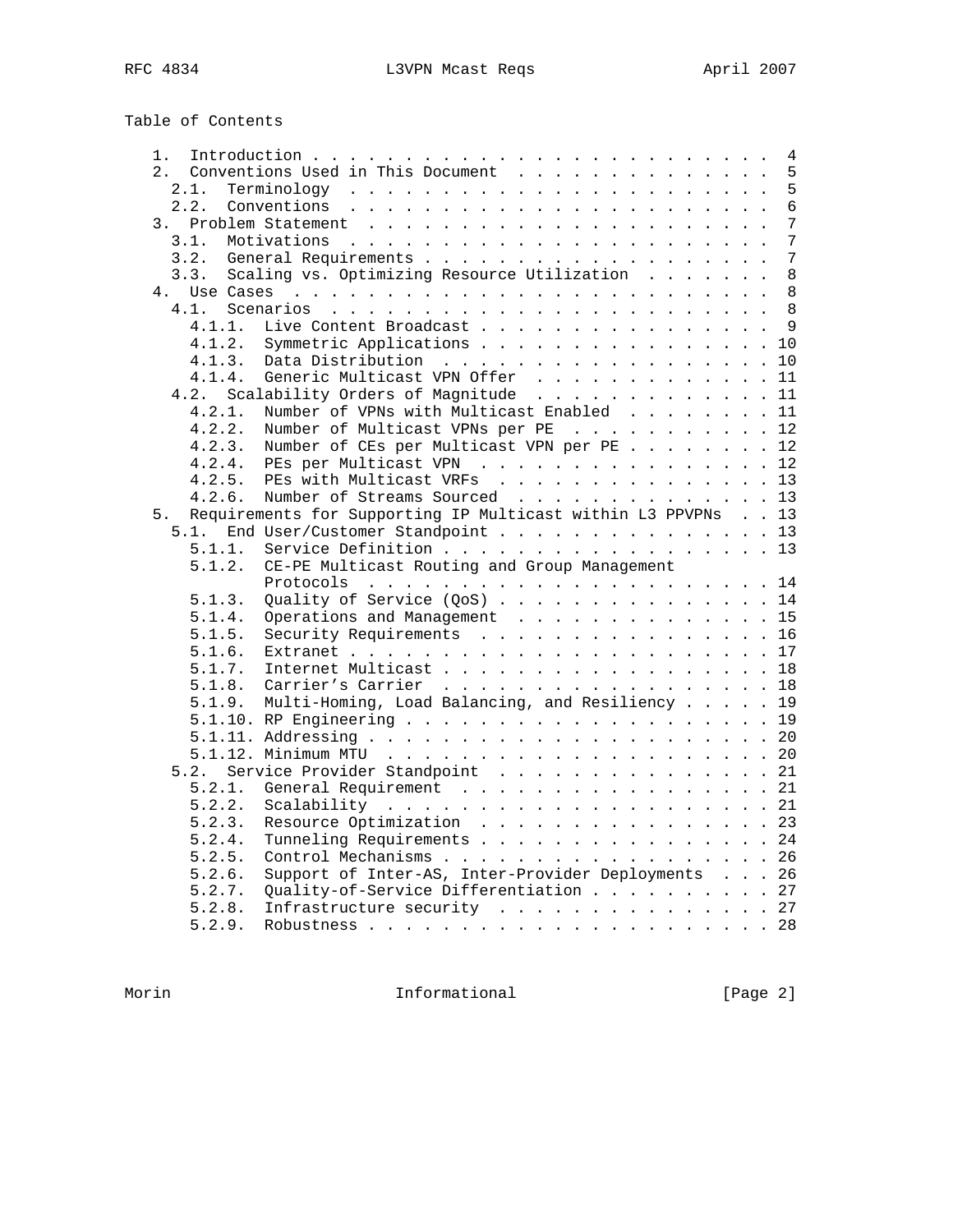|  |  | 5.2.10. Operation, Administration, and Maintenance 28 |  |  |  |  |  |  |  |  |  |  |  |  |
|--|--|-------------------------------------------------------|--|--|--|--|--|--|--|--|--|--|--|--|
|  |  | 5.2.11. Compatibility and Migration Issues 29         |  |  |  |  |  |  |  |  |  |  |  |  |
|  |  | 5.2.12. Troubleshooting $\ldots$ 30                   |  |  |  |  |  |  |  |  |  |  |  |  |
|  |  | 6. Security Considerations 30                         |  |  |  |  |  |  |  |  |  |  |  |  |
|  |  |                                                       |  |  |  |  |  |  |  |  |  |  |  |  |
|  |  |                                                       |  |  |  |  |  |  |  |  |  |  |  |  |
|  |  |                                                       |  |  |  |  |  |  |  |  |  |  |  |  |
|  |  | 9.1. Normative References 32                          |  |  |  |  |  |  |  |  |  |  |  |  |
|  |  | 9.2. Informative References 33                        |  |  |  |  |  |  |  |  |  |  |  |  |

Morin 10.1 Informational 1000 Informational Fage 3]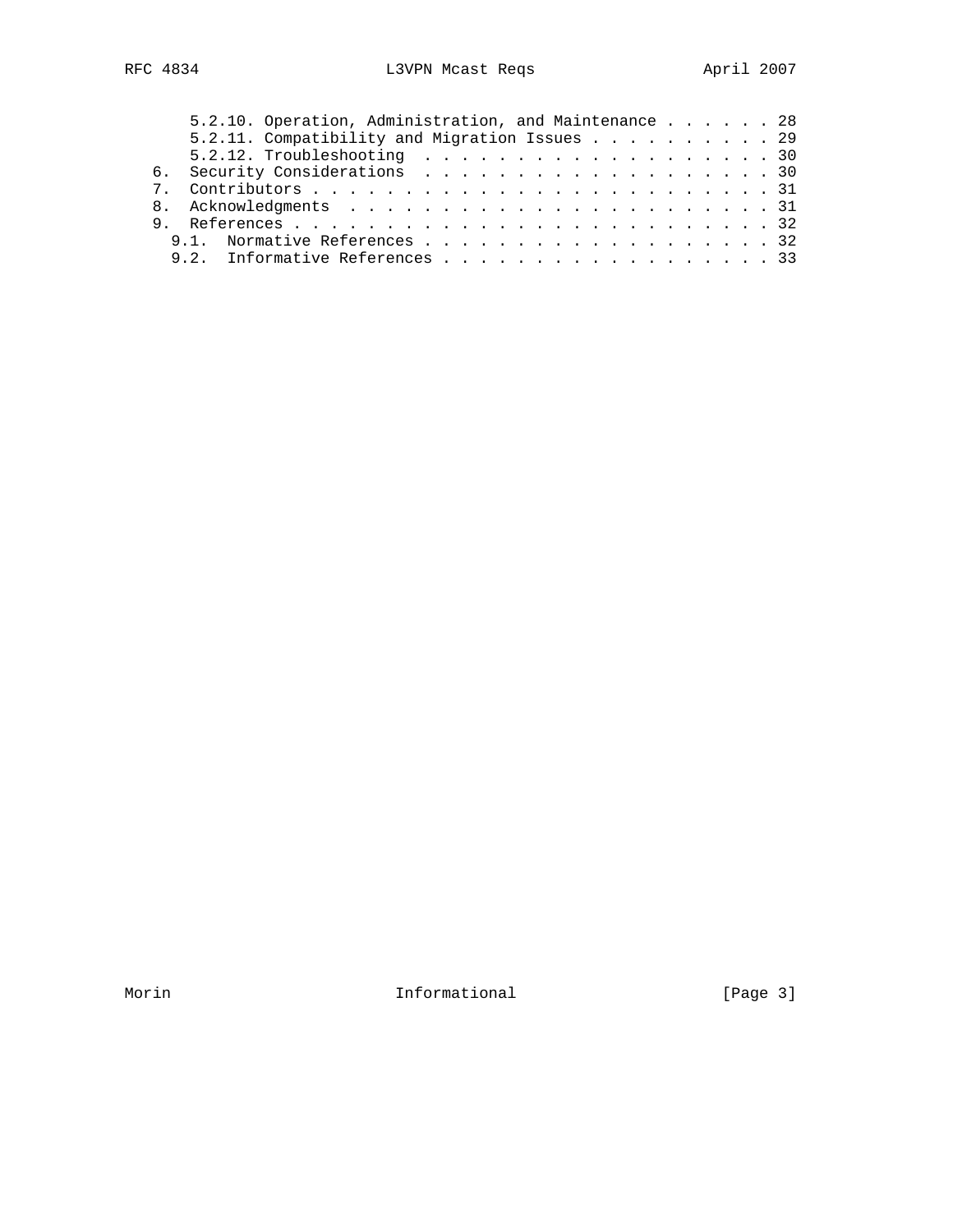## 1. Introduction

 Virtual Private Network (VPN) services satisfying the requirements defined in [RFC4031] are now being offered by many service providers throughout the world. VPN services are popular because customers need not be aware of the VPN technologies deployed in the provider network. They scale well for the following reasons:

- o because P routers (Provider Routers) need not be aware of VPN service details
- o because the addition of a new VPN member requires only limited configuration effort

 There is also a growing need for support of IP multicast-based services. Efforts to provide efficient IP multicast routing protocols and multicast group management have been made in standardization bodies which has led, in particular, to the definition of Protocol Independent Multicast (PIM) and Internet Group Management Protocol (IGMP).

 However, multicast traffic is not natively supported within existing L3 PPVPN solutions. Deploying multicast over an L3VPN today, with only currently standardized solutions, requires designing customized solutions which will be inherently limited in terms of scalability, operational efficiency, and bandwidth usage.

 This document complements the generic L3VPN requirements [RFC4031] document, by specifying additional requirements specific to the deployment within PPVPNs of services based on IP multicast. It clarifies the needs of both VPN clients and providers and formulates the problems that should be addressed by technical solutions with the key objective being to remain solution agnostic. There is no intent in this document to specify either solution-specific details or application-specific requirements. Also, this document does NOT aim at expressing multicast-related requirements that are not specific to L3 PPVPNs.

 It is expected that solutions that specify procedures and protocol extensions for multicast in L3 PPVPNs SHOULD satisfy these requirements.

Morin **Informational Informational** [Page 4]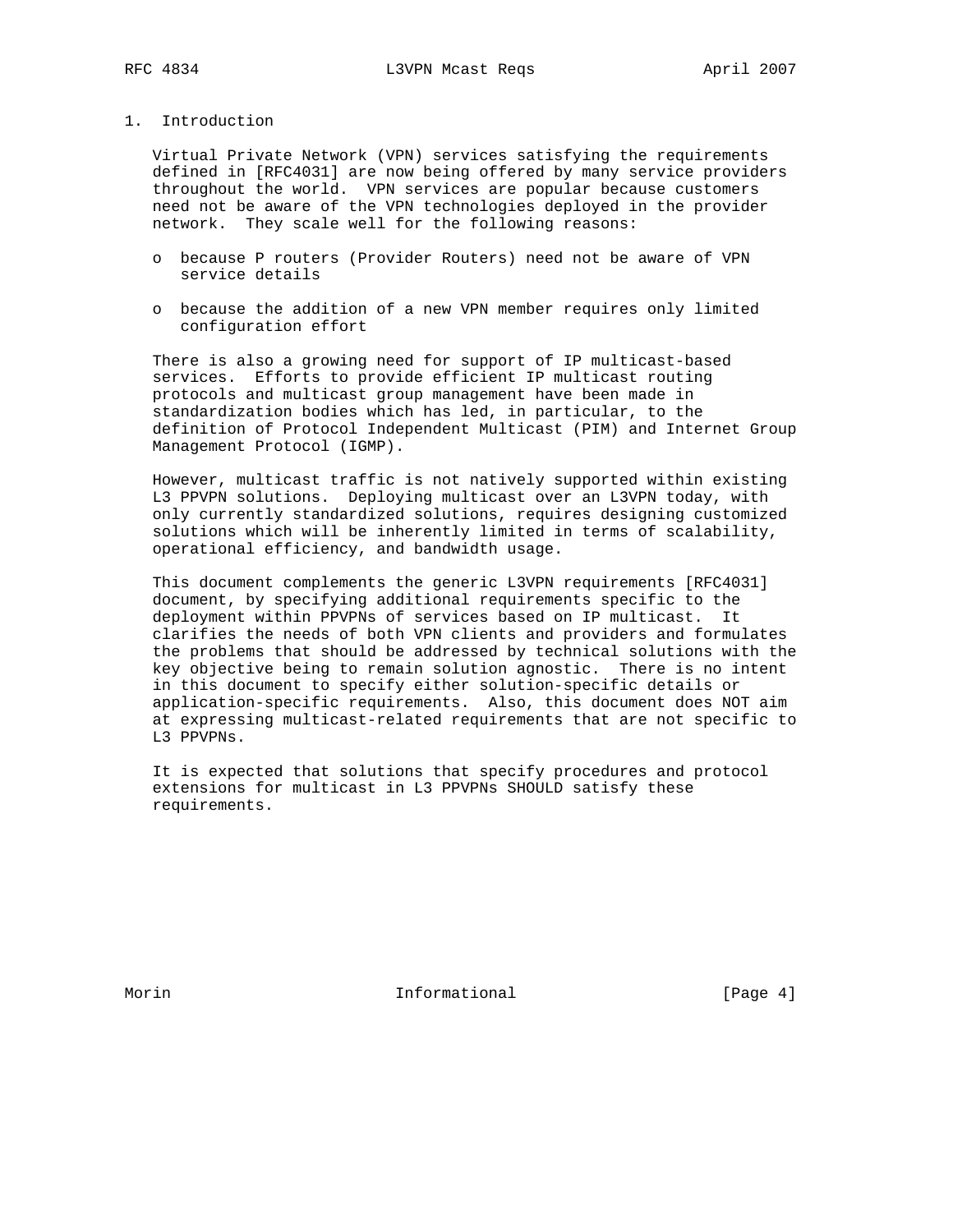2. Conventions Used in This Document

### 2.1. Terminology

 Although the reader is assumed to be familiar with the terminology defined in [RFC4031], [RFC4364], [RFC4601], and [RFC4607], the following glossary of terms may be worthwhile.

 We also propose here generic terms for concepts that naturally appear when multicast in VPNs is discussed.

ASM:

 Any Source Multicast. One of the two multicast service models, in which a terminal subscribes to a multicast group to receive data sent to the group by any source.

 Multicast-enabled VPN, multicast VPN, or mVPN: A VPN that supports IP multicast capabilities, i.e., for which some PE devices (if not all) are multicast-enabled and whose core architecture supports multicast VPN routing and forwarding.

#### PPVPN:

Provider-Provisioned Virtual Private Network.

PE, CE:

 "Provider Edge", "Customer Edge" (as defined in [RFC4026]). As suggested in [RFC4026], we will use these notations to refer to the equipments/routers/devices themselves. Thus, "PE" will refer to the router on the provider's edge, which faces the "CE", the router on the customer's edge.

#### VRF or VR:

 By these terms, we refer to the entity defined in a PE dedicated to a specific VPN instance. "VRF" refers to "VPN Routing and Forwarding table" as defined in [RFC4364], and "VR" to "Virtual Router" as defined in [VRs] terminology.

MDTunnel:

 Multicast Distribution Tunnel. The means by which the customer's multicast traffic will be transported across the SP network. This is meant in a generic way: such tunnels can be either point-to point or point-to-multipoint. Although this definition may seem to assume that distribution tunnels are unidirectional, the wording also encompasses bidirectional tunnels.

Morin **Informational Informational** [Page 5]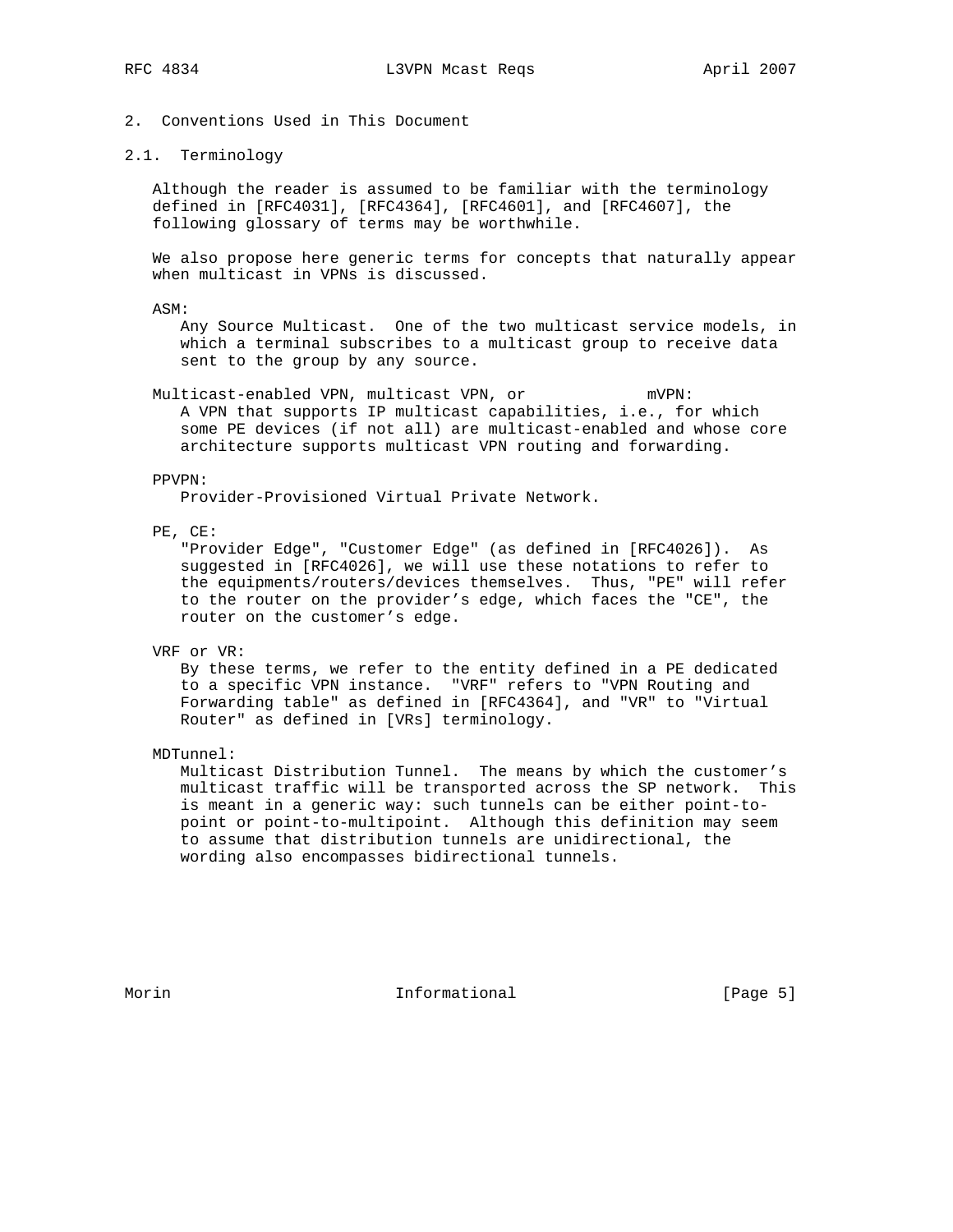S:

Denotes a multicast source.

G:

Denotes a multicast group.

Multicast channel:

 In the multicast SSM model [RFC4607], a "multicast channel" designates traffic from a specific source S to a multicast group G. Also denominated as "(S,G)".

SP:

Service provider.

SSM:

 Source Specific Multicast. One of the two multicast service models, where a terminal subscribes to a multicast group to receive data sent to the group by a specific source.

#### RP:

 Rendezvous Point (Protocol Independent Multicast - Sparse Mode (PIM-SM) [RFC4601]).

#### P2MP, MP2MP:

 Designate "Point-to-Multipoint" and "Multipoint-to-Multipoint" replication trees.

### L3VPN, VPN:

 Throughout this document, "L3VPN" or even just "VPN" will refer to "Provider-Provisioned Layer 3 Virtual Private Network" (PP L3VPNs), and will be preferred for readability.

 Please refer to [RFC4026] for details about terminology specifically relevant to VPN aspects, and to [RFC2432] for multicast performance or quality of service (QoS)-related terms.

# 2.2. Conventions

 The key words "MUST", "MUST NOT", "REQUIRED", "SHALL", "SHALL NOT", "SHOULD", "SHOULD NOT", "RECOMMENDED", "MAY", and "OPTIONAL" in this document are to be interpreted as described in [RFC2119].

Morin **Informational Informational** [Page 6]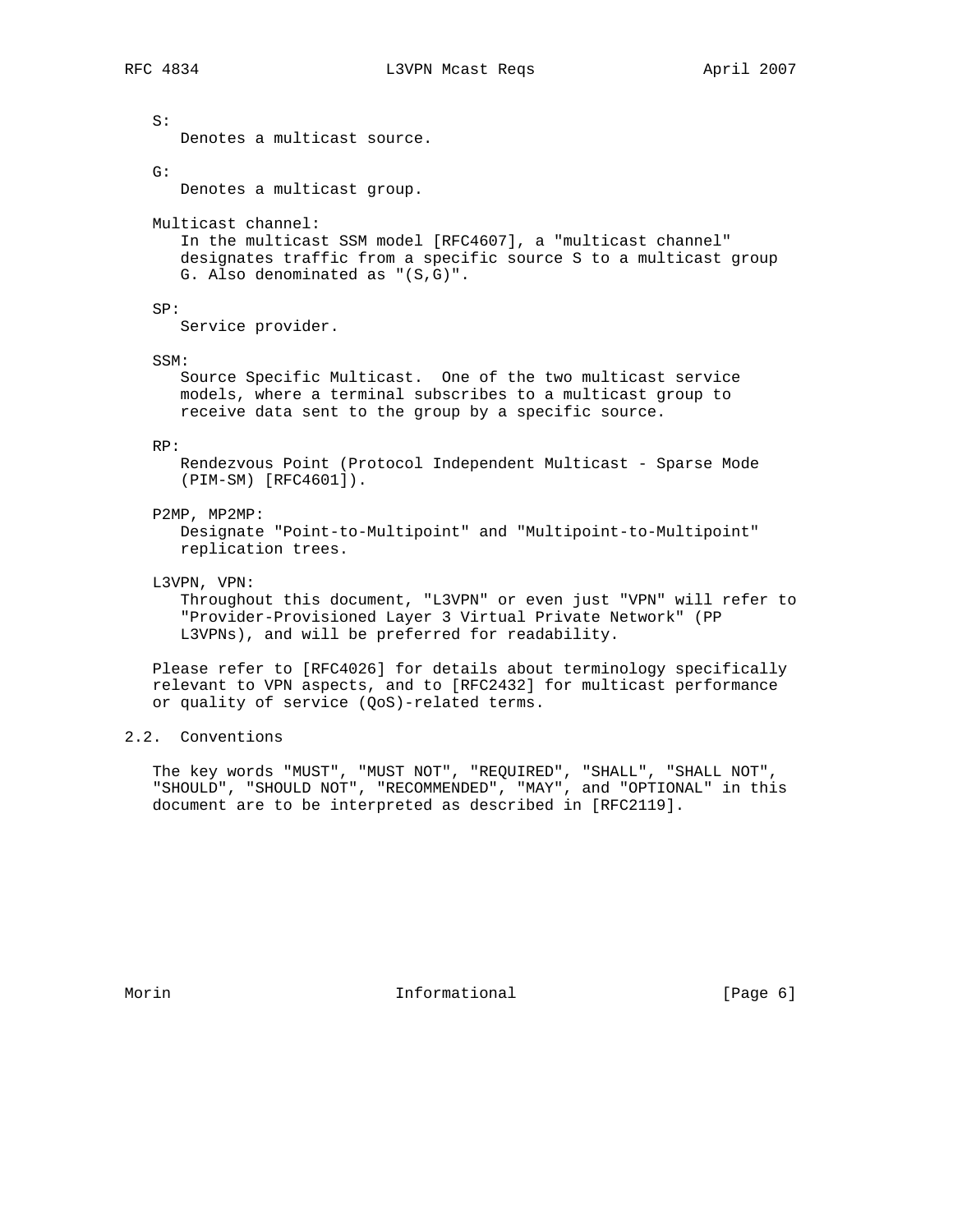### 3. Problem Statement

### 3.1. Motivations

 More and more L3VPN customers use IP multicast services within their private infrastructures. Naturally, they want to extend these multicast services to remote sites that are connected via a VPN.

 For instance, the customer could be a national TV channel with several geographical locations that wants to broadcast a TV program from a central point to several regional locations within its VPN.

 A solution to support multicast traffic could consist of point-to point tunnels across the provider network and requires the PEs (Provider Edge routers) to replicate traffic. This would obviously be sub-optimal as it would place the replication burden on the PE and hence would have very poor scaling characteristics. It would also probably waste bandwidth and control plane resources in the provider's network.

 Thus, to provide multicast services for L3VPN networks in an efficient manner (that is, with a scalable impact on signaling and protocol state as well as bandwidth usage), in a large-scale environment, new mechanisms are required to enhance existing L3VPN solutions for proper support of multicast-based services.

## 3.2. General Requirements

 This document sets out requirements for L3 provider-provisioned VPN solutions designed to carry customers' multicast traffic. The main requirement is that a solution SHOULD first satisfy the requirements documented in [RFC4031]: as far as possible, a multicast service should have the same characteristics as the unicast equivalent, including the same simplicity (technology unaware), the same quality of service (if any), the same management (e.g., performance monitoring), etc.

 Moreover, it also has to be clear that a multicast VPN solution MUST interoperate seamlessly with current unicast VPN solutions. It would also make sense that multicast VPN solutions define themselves as extensions to existing L3 provider-provisioned VPN solutions (such as for instance, [RFC4364] or [VRs]) and retain consistency with those, although this is not a core requirement.

 The requirements in this document are equally applicable to IPv4 and IPv6, for both customer- and provider-related matters.

Morin **Informational Informational** [Page 7]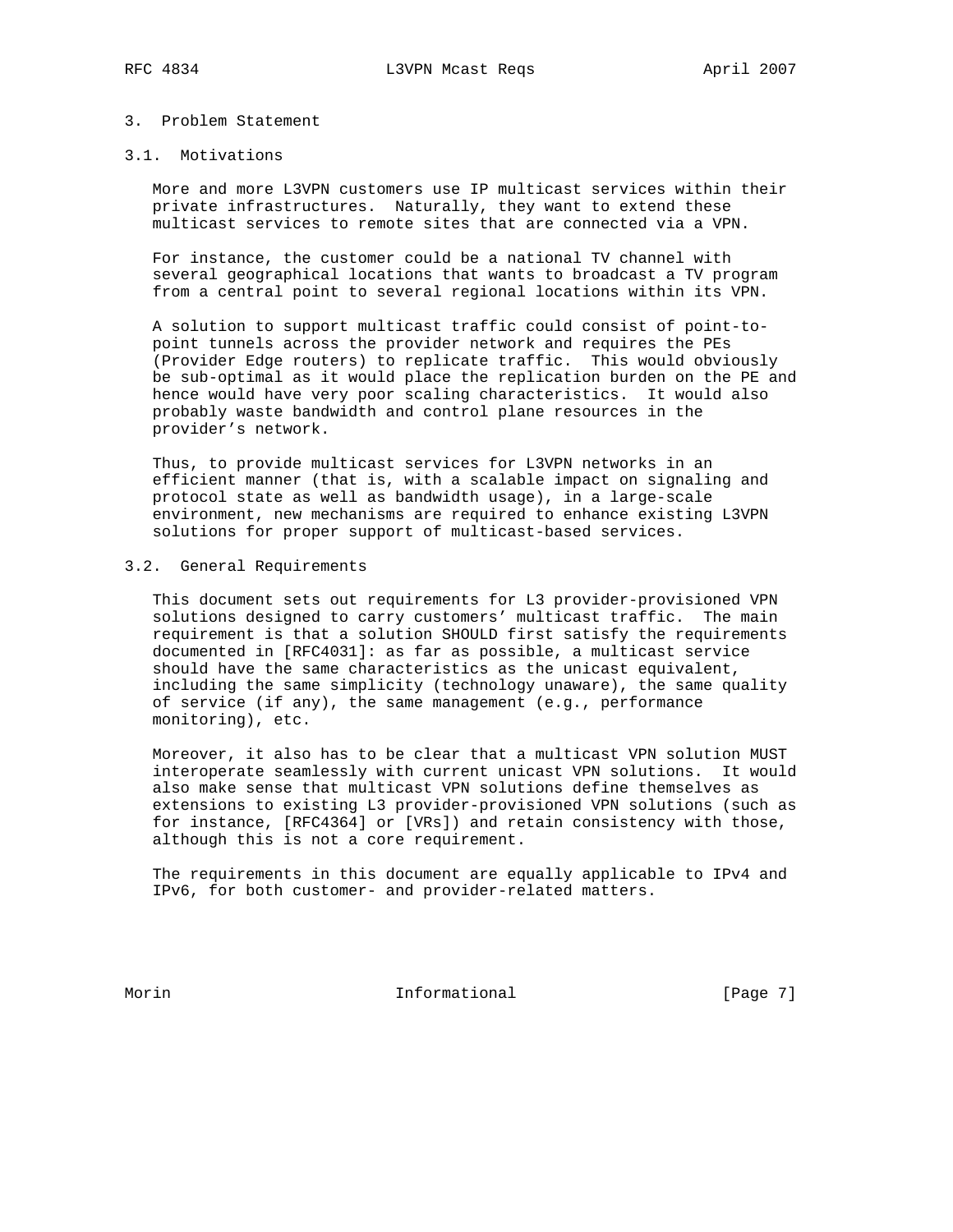## 3.3. Scaling vs. Optimizing Resource Utilization

 When transporting multicast VPN traffic over a service provider network, there intrinsically is tension between scalability and resource optimization, since the latter is likely to require the maintenance of control plane states related to replication trees in the core network [RFC3353].

 Consequently, any deployment will require a trade-off to be made. This document will express some requirements related to this trade off.

# 4. Use Cases

 The goal of this section is to highlight how different applications and network contexts may have a different impact on how a multicast VPN solution is designed, deployed, and tuned. For this purpose, we describe some typical use case scenarios and express expectations in terms of deployment orders of magnitude.

 Most of the content of these sections originates from a survey done in summer 2005, among institutions and providers that expect to deploy such solutions. The full survey text and raw results (13 responses) were published separately, and we only present here the most relevant facts and expectations that the survey exposed.

 For scalability figures, we considered that it was relevant to highlight the highest expectations, those that are expected to have the greatest impact on solution design. For balance, we do also mention cases where such high expectations were expressed in only a few answers.

## 4.1. Scenarios

 We don't provide here an exhaustive set of scenarios that a multicast VPN solution is expected to support -- no solution should restrict the scope of multicast applications and deployments that can be done over a multicast VPN.

 Hence, we only give here a short list of scenarios that are expected to have a large impact on the design of a multicast VPN solution.

Morin **Informational Informational** [Page 8]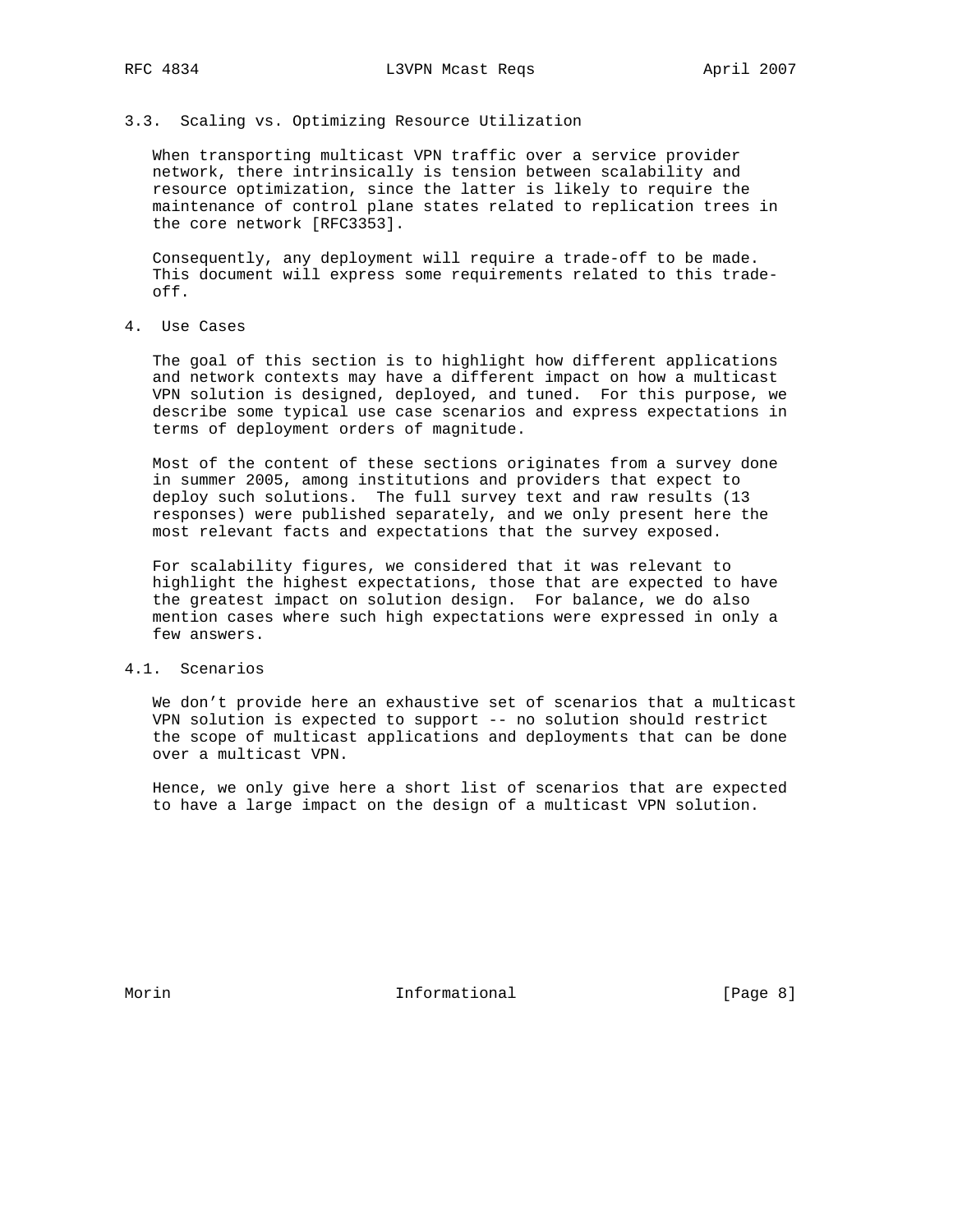# 4.1.1. Live Content Broadcast

 Under this label, we group all applications that distribute content (audio, video, or other content) with the property that this content is expected to be consulted at once ("live") by the receiver. Typical applications are broadcast TV, production studio connectivity, and distribution of market data feeds.

The characteristics of such applications are the following:

- o one or few sources to many receivers
- o sources are often in known locations; receivers are in less predictable locations (this latter point may depend on applications)
- o in some cases, it is expected that the regularity of audience patterns may help improve how the bandwidth/state trade-off is handled
- o the number of streams can be as high as hundreds, or even thousands, of streams
- o bandwidth will depend on the application, but may vary between a few tens/hundreds of Kb/s (e.g., audio or low-quality video media) and tens of Mb/s (high-quality video), with some demanding professional applications requiring as much as hundreds of Mb/s.
- o QoS requirements include, in many cases, a low multicast group join delay
- o QoS of these applications is likely to be impacted by packet loss (some applications may be robust to low packet loss) and to have low robustness against jitter
- o delay sensitivity will depend on the application: some applications are not so delay sensitive (e.g., broadcast TV), whereas others may require very low delay (professional studio applications)
- o some of these applications may involve rapid changes in customer multicast memberships as seen by the PE, but this will depend on audience patterns and on the amount of provider equipments deployed close to VPN customers

Morin **Informational Informational Informational [Page 9]**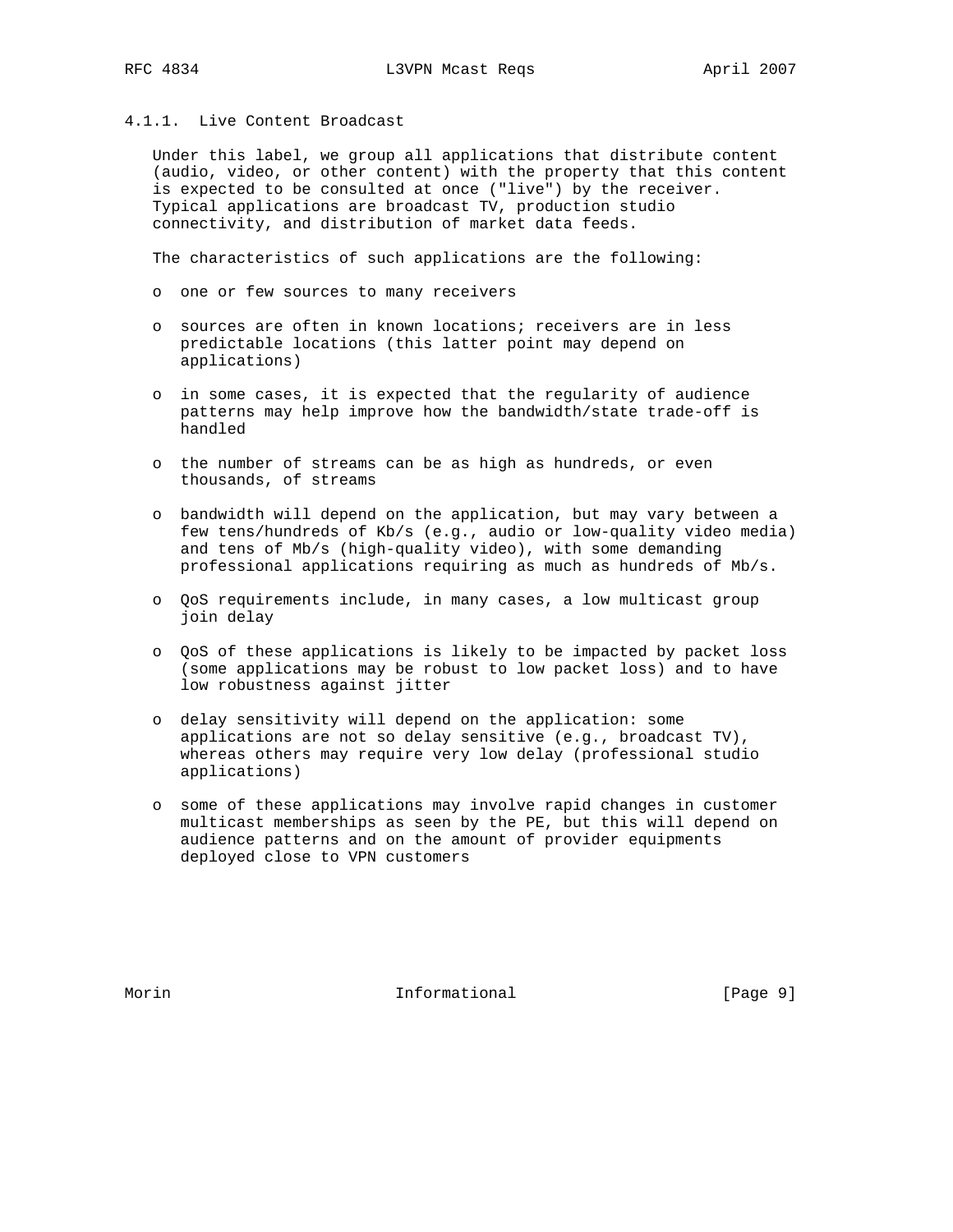### 4.1.2. Symmetric Applications

 Some use cases exposed by the survey can be grouped under this label, and include many-to-many applications such as conferencing and server cluster monitoring.

 They are characterized by the relatively high number of streams that they can produce, which has a direct impact on scalability expectations.

 A sub-case of this scenario is the case of symmetric applications with small groups, when the number of receivers is low compared to the number of sites in the VPNs (e.g., video conferencing and e-learning applications).

 This latter case is expected to be an important input to solution design, since it may significantly impact how the bandwidth/state is managed.

 Optimizing bandwidth may require introducing dedicated states in the core network (typically as much as the number of groups) for the following reasons:

- o small groups, and low predictability of the location of participants ("sparse groups")
- o possibly significantly high bandwidth (a few Mb/s per participant)

 Lastly, some of these applications may involve real-time interactions and will be highly sensitive to packet loss, jitter, and delay.

4.1.3. Data Distribution

 Some applications that are expected to be deployed on multicast VPNs are non-real-time applications aimed at distributing data from few sources to many receivers.

 Such applications may be considered to have lower expectations than their counterparts proposed in this document, since they would not necessarily involve more data streams and are more likely to adapt to the available bandwidth and to be robust to packet loss, jitter, and delay.

 One important property is that such applications may involve higher bandwidths (hundreds of Mb/s).

Morin **Informational Informational** [Page 10]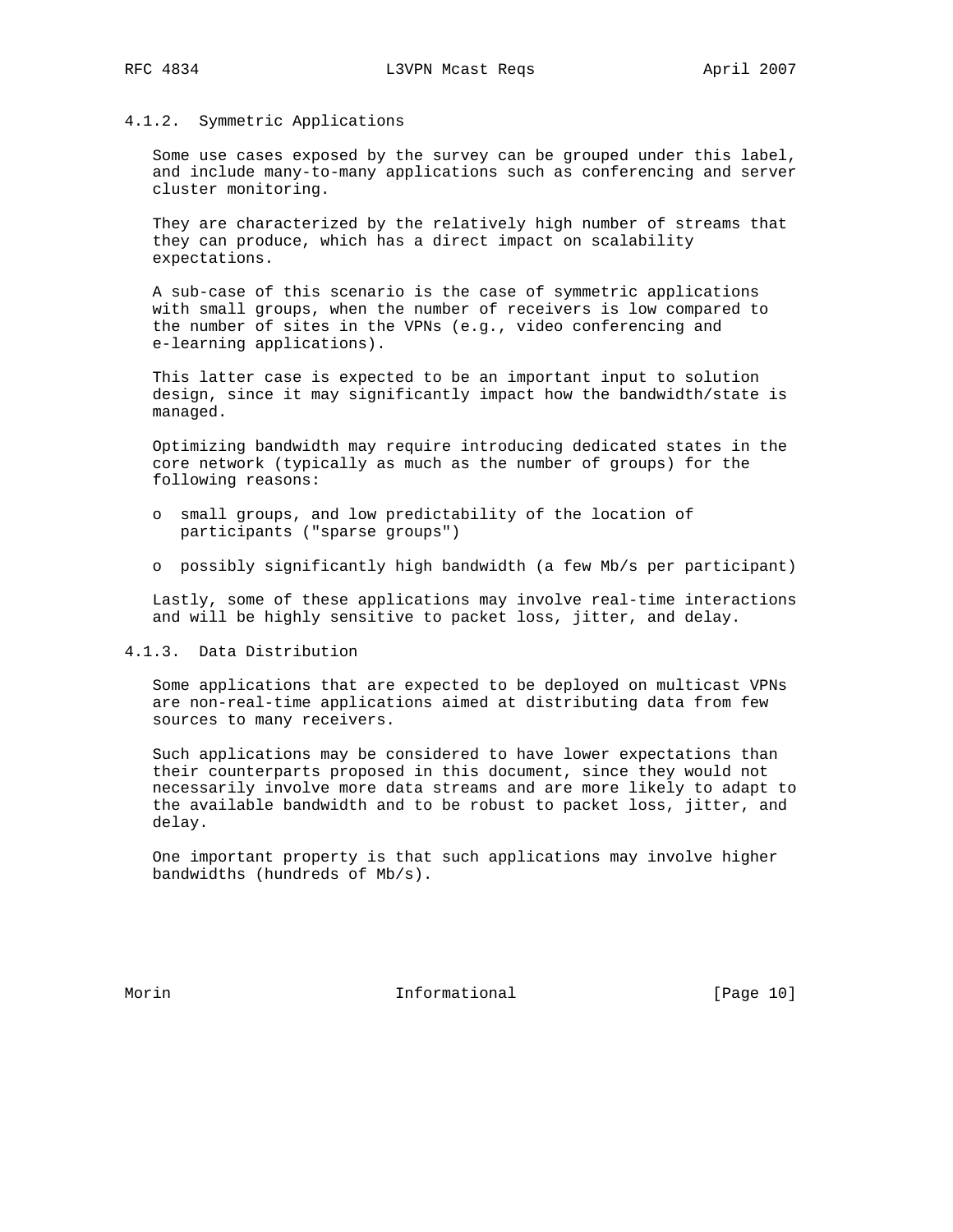# 4.1.4. Generic Multicast VPN Offer

 This ISP scenario is a deployment scenario where IP-multicast connectivity is proposed for every VPN: if a customer requests a VPN, then this VPN will support IP multicast by default. In this case, the number of multicast VPNs equals the number of VPNs. This implies a quite important scalability requirement (e.g., hundreds of PEs, hundreds of VPNs per PE, with a potential increase by one order of magnitude in the future).

 The per-mVPN traffic behavior is not predictable because how the service is used is completely up to the customer. This results in a traffic mix of the scenarios mentioned in Section 4.1. QoS requirements are similar to typical unicast scenarios, with the need for different classes. Also, in such a context, a reasonably large range of protocols should be made available to the customer for use at the PE-CE level.

 Also, in such a scenario, customers may want to deploy multicast connectivity between two or more multicast VPNs as well as access to Internet Multicast.

### 4.2. Scalability Orders of Magnitude

 This section proposes orders of magnitude for different scalability metrics relevant for multicast VPN issues. It should be noted that the scalability figures proposed here relate to scalability expectations of future deployments of multicast VPN solutions, as the authors chose to not restrict the scope to only currently known deployments.

#### 4.2.1. Number of VPNs with Multicast Enabled

 From the survey results, we see a broad range of expectations. There are extreme answers: from 5 VPNs (1 answer) to 10k VPNs (1 answer), but more typical answers are split between the low range of tens of VPNs (7 answers) and the higher range of hundreds or thousands of VPNs  $(2 + 4 \text{ answers}).$ 

 A solution SHOULD support a number of multicast VPNs ranging from one to several thousands.

 A solution SHOULD NOT limit the proportion of multicast VPNs among all (unicast) VPNs.

Morin Informational [Page 11]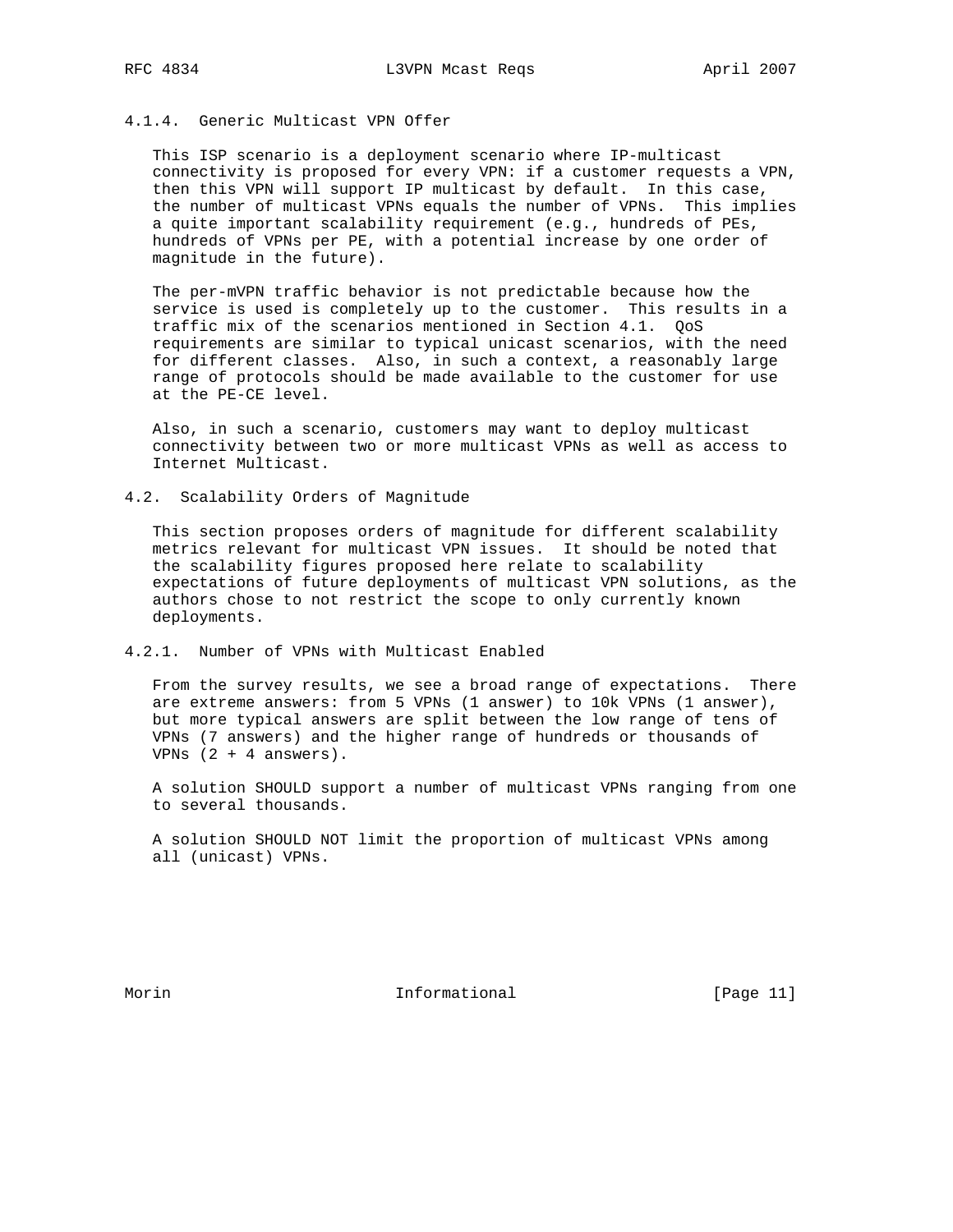4.2.2. Number of Multicast VPNs per PE

 The majority of survey answers express a number of multicast VPNs per PE of around tens (8 responses between 5 and  $50$ ); a significant number of them (4) expect deployments with hundreds or thousands (1 response) of multicast VPNs per PE.

 A solution SHOULD support a number of multicast VPNs per PE of several hundreds, and may have to scale up to thousands of VPNs per PE.

4.2.3. Number of CEs per Multicast VPN per PE

 Survey responses span from 1 to 2000 CEs per multicast VPN per PE. Most typical responses are between tens (6 answers) and hundreds (4 responses).

 A solution SHOULD support a number of CEs per multicast VPN per PE going up to several hundreds (and may target the support of thousands of CEs).

4.2.4. PEs per Multicast VPN

 People who answered the survey typically expect deployments with the number of PEs per multicast VPN in the range of hundreds of PEs (6 responses) or tens of PEs (4 responses). Two responses were in the range of thousands (one mentioned a 10k figure).

 A multicast VPN solution SHOULD support several hundreds of PEs per multicast VPN, and MAY usefully scale up to thousands.

4.2.4.1. ... with Sources

 The number of PEs (per VPN) that would be connected to sources seems to be significantly lower than the number of PEs per VPN. This is obviously related to the fact that many respondents mentioned deployments related to content broadcast applications (one to many).

 Typical numbers are tens (6 responses) or hundreds (4 responses) of source-connected PEs. One respondent expected a higher number of several thousands.

 A solution SHOULD support hundreds of source-connected PEs per VPN, and some deployment scenarios involving many-to-many applications may require supporting a number of source-connected PEs equal to the number of PEs (hundreds or thousands).

Morin **Informational Informational** [Page 12]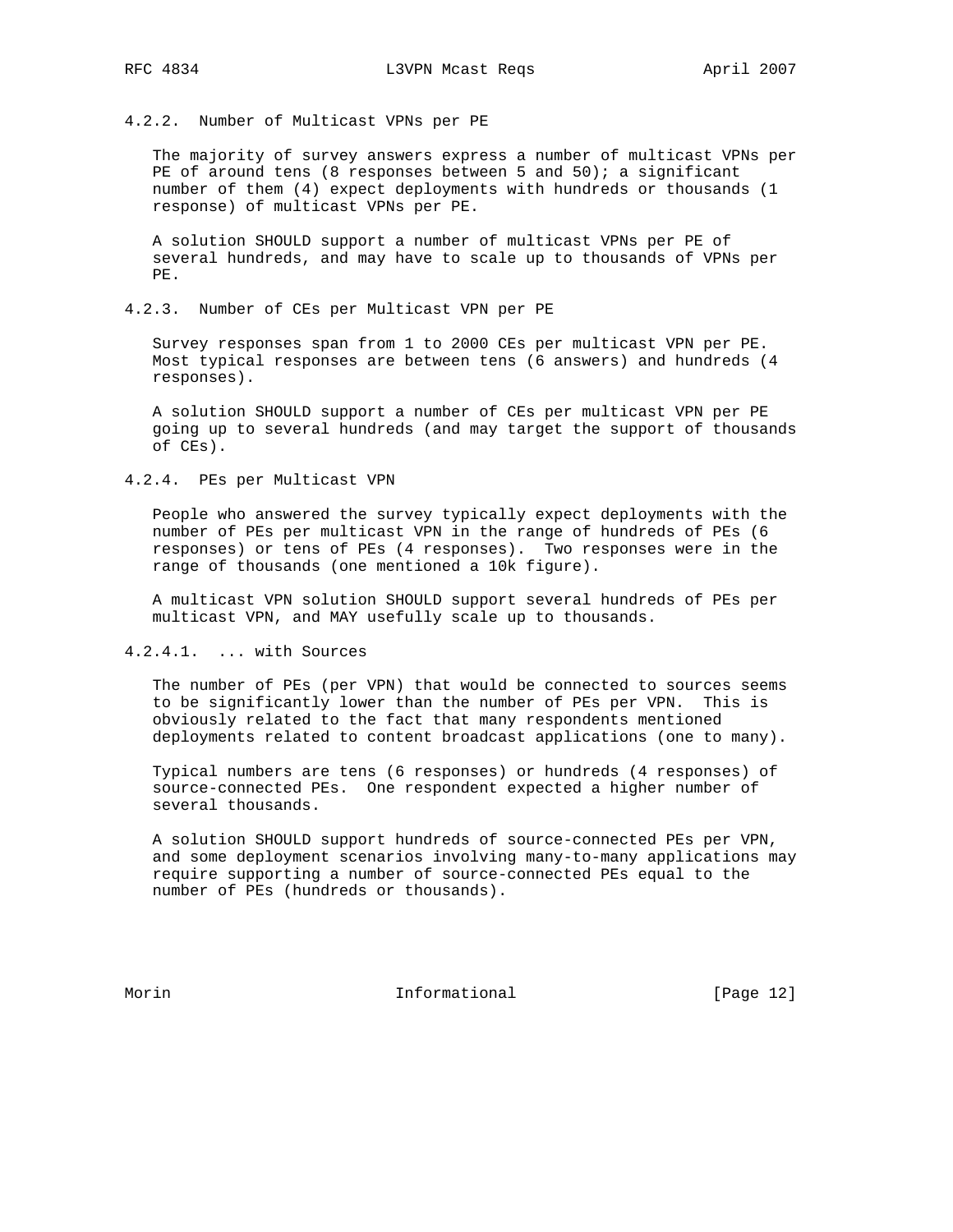4.2.4.2. ... with Receivers

 The survey showed that the number of PEs with receivers is expected to be of the same order of magnitude as the number of PEs in a multicast VPN. This is consistent with the intrinsic nature of most multicast applications, which have few source-only participants.

4.2.5. PEs with Multicast VRFs

 A solution SHOULD scale up to thousands of PEs having multicast service enabled.

4.2.6. Number of Streams Sourced

 Survey responses led us to retain the following orders of magnitude for the number of streams that a solution SHOULD support:

per VPN: hundreds or thousands of streams

per PE: hundreds of streams

5. Requirements for Supporting IP Multicast within L3 PPVPNs

 Again, the aim of this document is not to specify solutions but to give requirements for supporting IP multicast within L3 PPVPNs.

 In order to list these requirements, we have taken the standpoint of two different important entities: the end user (the customer using the VPN) and the service provider.

 In the rest of the document, by "a solution" or "a multicast VPN solution", we mean a solution that allows multicast in an L3 provider-provisioned VPN, and which addresses the requirements listed in this document.

- 5.1. End User/Customer Standpoint
- 5.1.1. Service Definition

 As for unicast, the multicast service MUST be provider provisioned and SHALL NOT require customer devices (CEs) to support any extra features compared to those required for multicast in a non-VPN context. Enabling a VPN for multicast support SHOULD be possible with no impact (or very limited impact) on existing multicast protocols possibly already deployed on the CE devices.

Morin **Informational Informational** [Page 13]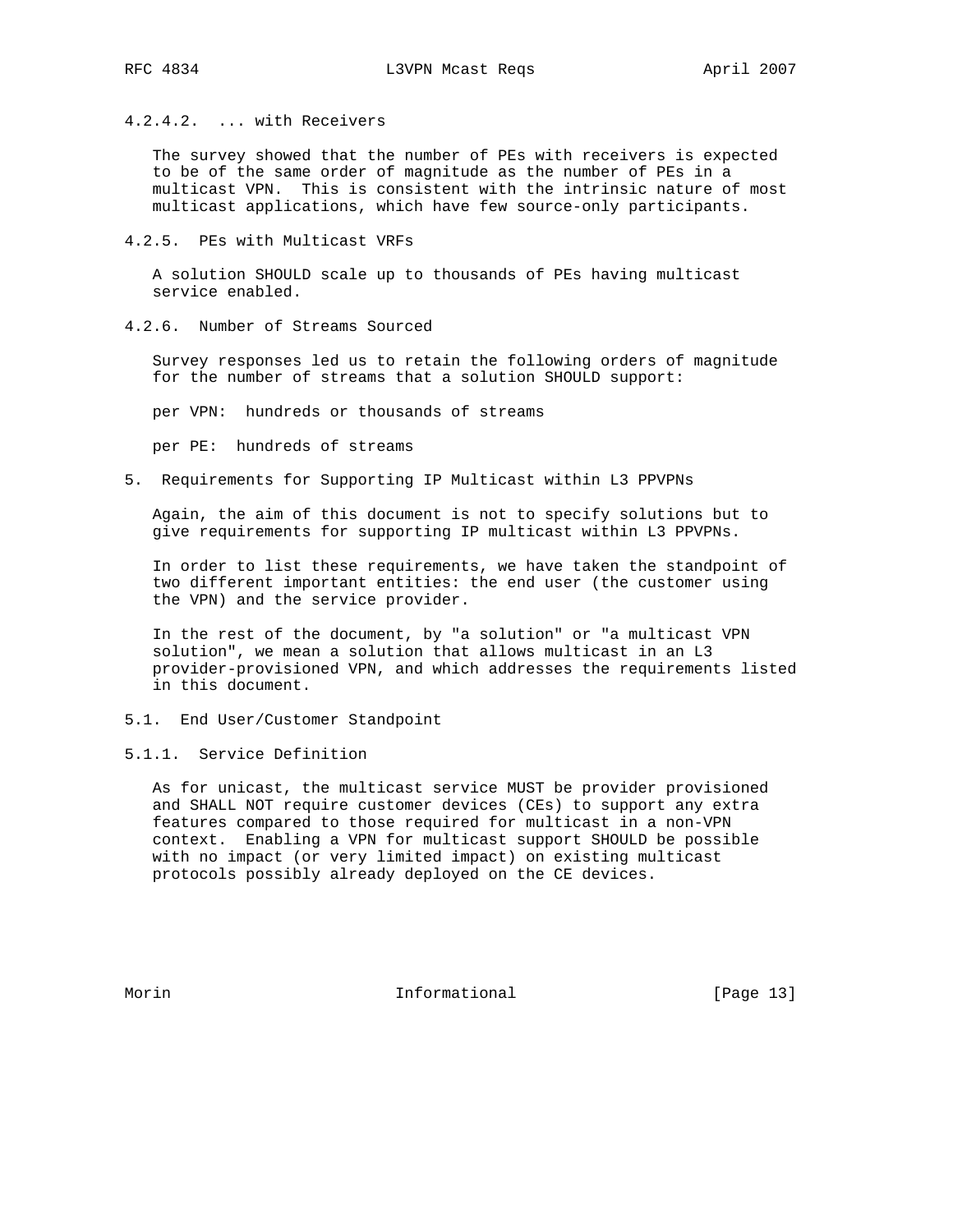5.1.2. CE-PE Multicast Routing and Group Management Protocols

 Consequently to Section 5.1.1, multicast-related protocol exchanges between a CE and its directly connected PE SHOULD happen via existing multicast protocols.

 Such protocols include: PIM-SM [RFC4601], bidirectional-PIM [BIDIR-PIM], PIM - Dense Mode (DM) [RFC3973], and IGMPv3 [RFC3376] (this version implicitly supports hosts that only implement IGMPv1 [RFC1112] or IGMPv2 [RFC2236]).

 Among those protocols, the support of PIM-SM (which includes the SSM model) and either IGMPv3 (for IPv4 solutions) and/or Multicast Listener Discovery Version 2 (MLDv2) [RFC3810] (for IPv6 solutions) is REQUIRED. Bidir-PIM support at the PE-CE interface is RECOMMENDED. And considering deployments, PIM-DM is considered OPTIONAL.

 When a multicast VPN solution is built on a VPN solution supporting IPv6 unicast, it MUST also support v6 variants of the above protocols, including MLDv2, and PIM-SM IPv6-specific procedures. For a multicast VPN solution built on a unicast VPN solution supporting only IPv4, it is RECOMMENDED that the design favors the definition of procedures and encodings that will provide an easy adaptation to IPv6.

5.1.3. Quality of Service (QoS)

 Firstly, general considerations regarding QoS in L3VPNs expressed in Section 5.5 of [RFC4031] are also relevant to this section.

 QoS is measured in terms of delay, jitter, packet loss, and availability. These metrics are already defined for the current unicast PPVPN services and are included in Service Level Agreements (SLAs). In some cases, the agreed SLA may be different between unicast and multicast, and that will require differentiation mechanisms in order to monitor both SLAs.

 The level of availability for the multicast service SHOULD be on par with what exists for unicast traffic. For instance, comparable traffic protection mechanisms SHOULD be available for customer multicast traffic when it is carried over the service provider's network.

 A multicast VPN solution SHALL allow a service provider to define at least the same level of quality of service as exists for unicast, and as exists for multicast in a non-VPN context. From this perspective, the deployment of multicast-based services within an L3VPN

Morin 10.1 Informational [Page 14]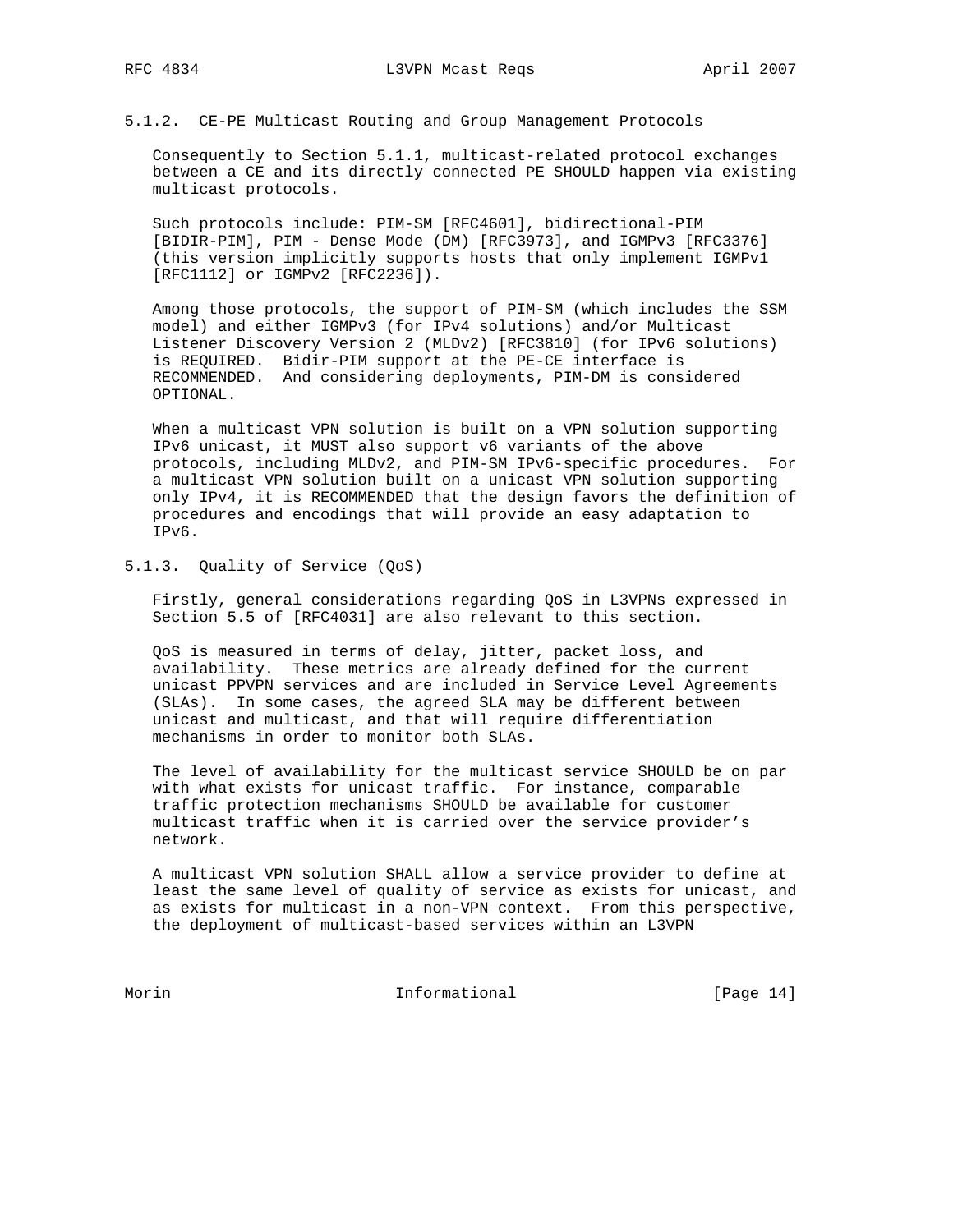environment SHALL benefit from Diffserv [RFC2475] mechanisms that include multicast traffic identification, classification, and marking capabilities, as well as multicast traffic policing, scheduling, and conditioning capabilities. Such capabilities MUST therefore be supported by any participating device in the establishment and the maintenance of the multicast distribution tunnel within the VPN.

 As multicast is often used to deliver high-quality services such as TV broadcast, a multicast VPN solution MAY provide additional features to support high QoS such as bandwidth reservation and admission control.

 Also, considering that multicast reception is receiver-triggered, group join delay (as defined in [RFC2432]) is also considered one important QoS parameter. It is thus RECOMMENDED that a multicast VPN solution be designed appropriately in this regard.

 The group leave delay (as defined in [RFC2432]) may also be important on the CE-PE link for some usage scenarios: in cases where the typical bandwidth of multicast streams is close to the bandwidth of a PE-CE link, it will be important to have the ability to stop the emission of a stream on the PE-CE link as soon as it stops being requested by the CE, to allow for fast switching between two different high-throughput multicast streams. This implies that it SHOULD be possible to tune the multicast routing or group management protocols (e.g., IGMP/MLD or PIM) used on the PE-CE adjacency to reduce the group leave delay to the minimum.

 Lastly, a multicast VPN solution SHOULD as much as possible ensure that client multicast traffic packets are neither lost nor duplicated, even when changes occur in the way a client multicast data stream is carried over the provider network. Packet loss issues also have to be considered when a new source starts to send traffic to a group: any receiver interested in receiving such traffic SHOULD be serviced accordingly.

5.1.4. Operations and Management

 The requirements and definitions for operations and management (OAM) of L3VPNs that are defined in [RFC4176] equally apply to multicast, and are not extensively repeated in this document. This sub-section mentions the most important guidelines and details points of particular relevance in the context of multicast in L3VPNs.

 A multicast VPN solution SHOULD allow a multicast VPN customer to manage the capabilities and characteristics of their multicast VPN services.

Morin Informational [Page 15]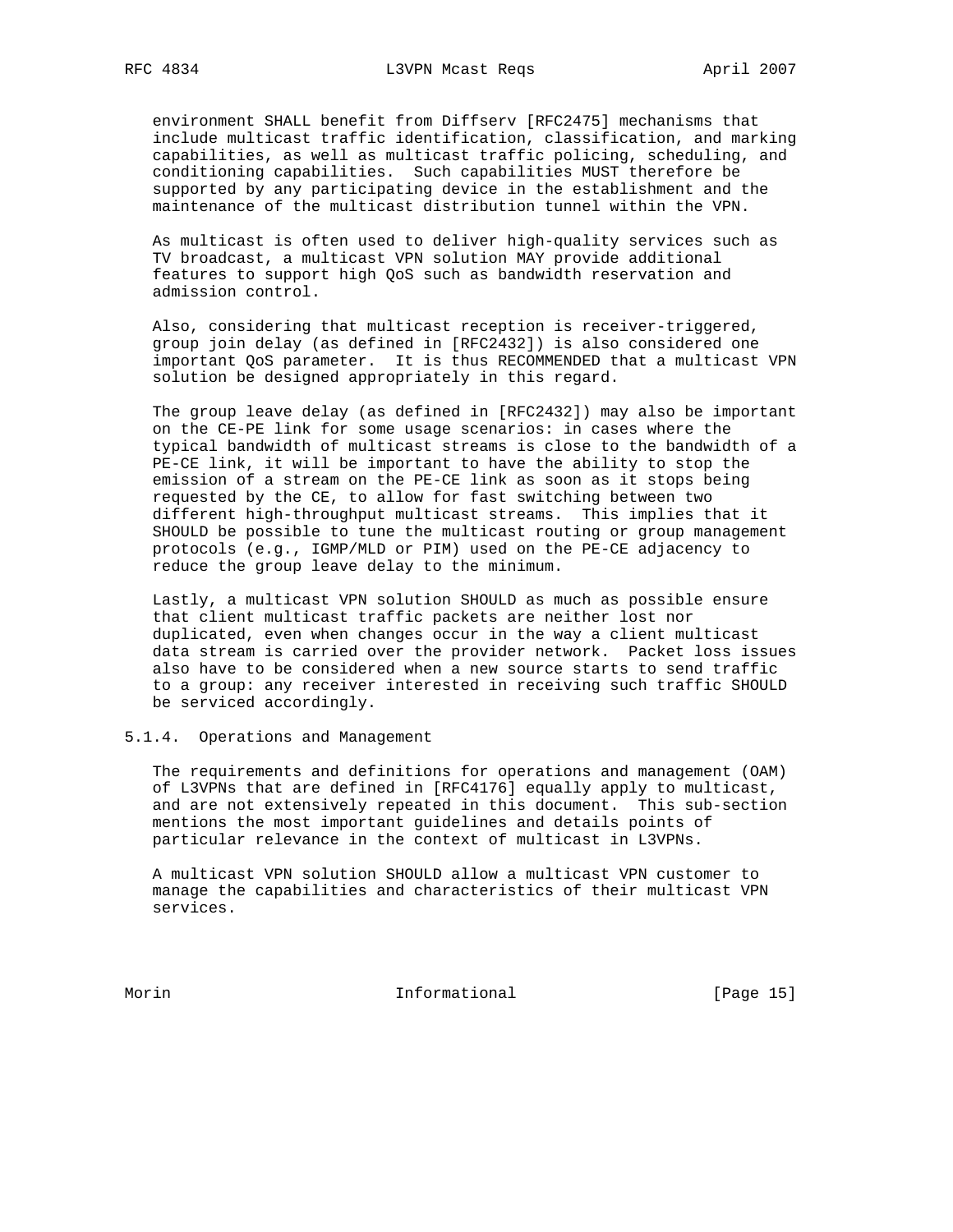A multicast VPN solution MUST support SLA monitoring capabilities, which SHOULD rely upon techniques similar to those used for the unicast service for the same monitoring purposes. Multicast SLA related metrics SHOULD be available through means similar to the ones already used for unicast-related monitoring, such as Simple Network Management Protocol (SNMP) [RFC3411] or IPFIX [IPFIX-PROT].

 Multicast-specific characteristics that may be monitored include: multicast statistics per stream, end-to-end delay, and group join/ leave delay (time to start/stop receiving a multicast group's traffic across the VPN, as defined in [RFC2432], Section 3).

 The monitoring of multicast-specific parameters and statistics MUST include multicast traffic statistics: total/incoming/outgoing/dropped traffic, by period of time. It MAY include IP Performance Metrics related information (IPPM, [RFC2330]) that is relevant to the multicast traffic usage: such information includes the one-way packet delay, the inter-packet delay variation, etc. See [MULTIMETRICS].

A generic discussion of SLAs is provided in [RFC3809].

 Apart from statistics on multicast traffic, customers of a multicast VPN will need information concerning the status of their multicast resource usage (multicast routing states and bandwidth). Indeed, as mentioned in Section 5.2.5, for scalability purposes, a service provider may limit the number (and/or throughput) of multicast streams that are received/sent to/from a client site. In such a case, a multicast VPN solution SHOULD allow customers to find out their current resource usage (multicast routing states and throughput), and to receive some kind of feedback if their usage exceeds the agreed bounds. Whether this issue will be better handled at the protocol level at the PE-CE interface or at the Service Management Level interface [RFC4176] is left for further discussion.

 It is RECOMMENDED that any OAM mechanism designed to trigger alarms in relation to performance or resource usage metrics integrate the ability to limit the rate at which such alarms are generated (e.g., some form of a hysteresis mechanism based on low/high thresholds defined for the metrics).

5.1.5. Security Requirements

 Security is a key point for a customer who uses a VPN service. For instance, the [RFC4364] model offers some guarantees concerning the security level of data transmission within the VPN.

 A multicast VPN solution MUST provide an architecture with the same level of security for both unicast and multicast traffic.

Morin 10.1 Informational [Page 16]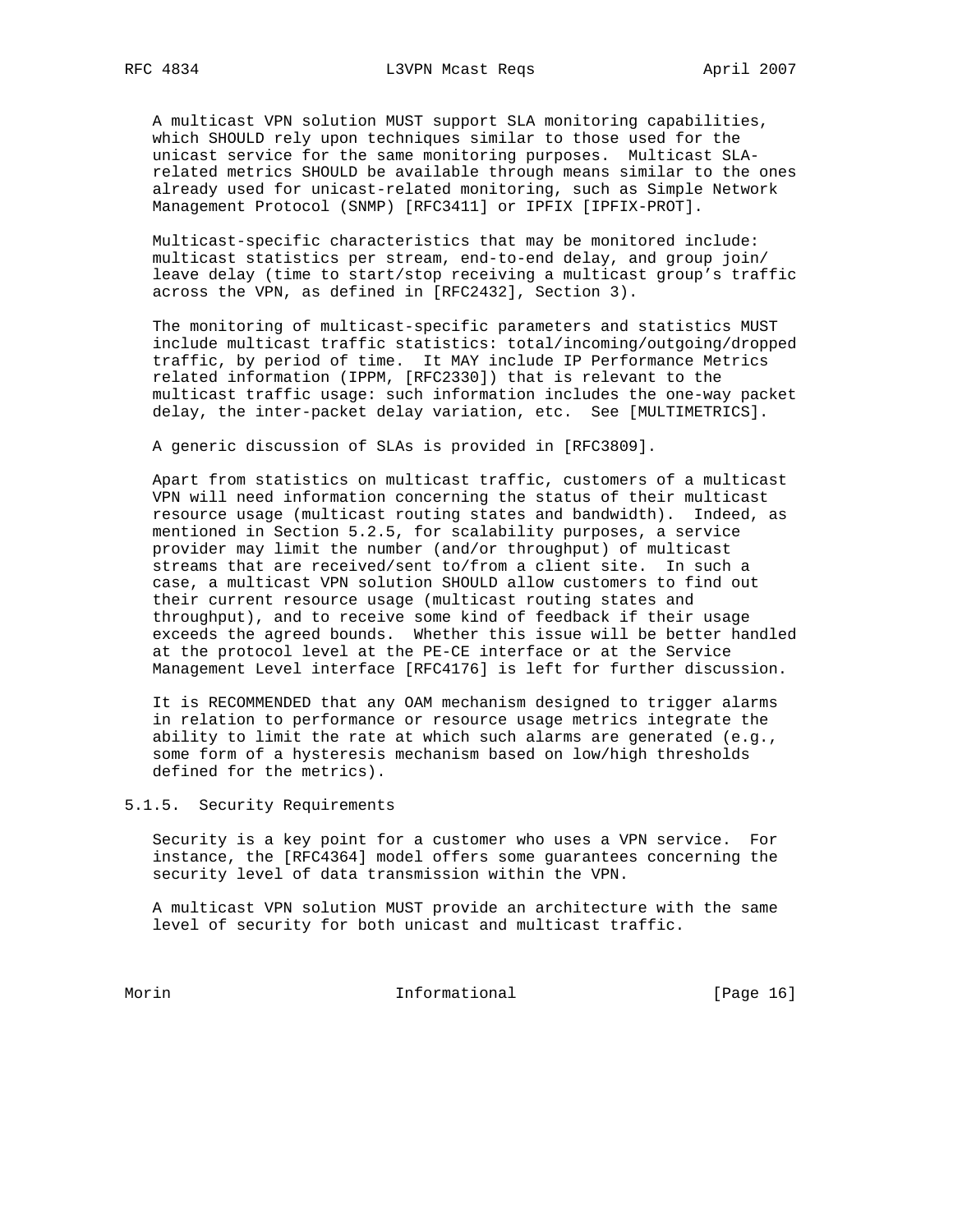Moreover, the activation of multicast features SHOULD be possible:

- o per VRF / per VR
- o per CE interface (when multiple CEs of a VPN are connected to a common VRF/VR)
- o per multicast group and/or per channel
- o with a distinction between multicast reception and emission

 A multicast VPN solution may choose to make the optimality/ scalability trade-off stated in Section 3.3 by sometimes distributing multicast traffic of a client group to a larger set of PE routers that may include PEs that are not part of the VPN. From a security standpoint, this may be a problem for some VPN customers; thus, a multicast VPN solution using such a scheme MAY offer ways to avoid this for specific customers (and/or specific customer multicast streams).

## 5.1.6. Extranet

 In current PP L3VPN models, a customer site may be set up to be part of multiple VPNs, and this should still be possible when a VPN is multicast-enabled. In practice, it means that a VRF or VR can be part of more than one VPN.

A multicast VPN solution MUST support such deployments.

 For instance, it must be possible to configure a VRF so that an enterprise site participating in a BGP/MPLS multicast-enabled VPN and connected to that VRF can receive a multicast stream from (or originate a multicast stream towards) another VPN that would be associated to that VRF.

 This means that a multicast VPN solution MUST offer means for a VRF to be configured so that multicast connectivity can be set up for a chosen set of extranet VPNs. More precisely, it MUST be possible to configure a VRF so that:

- o receivers behind attached CEs can receive multicast traffic sourced in the configured set of extranet VPNs
- o sources behind attached CEs can reach multicast traffic receivers located in the configured set of extranet VPNs
- o multicast reception and emission can be independently enabled for each of the extranet VPNs

Morin **Informational Informational** [Page 17]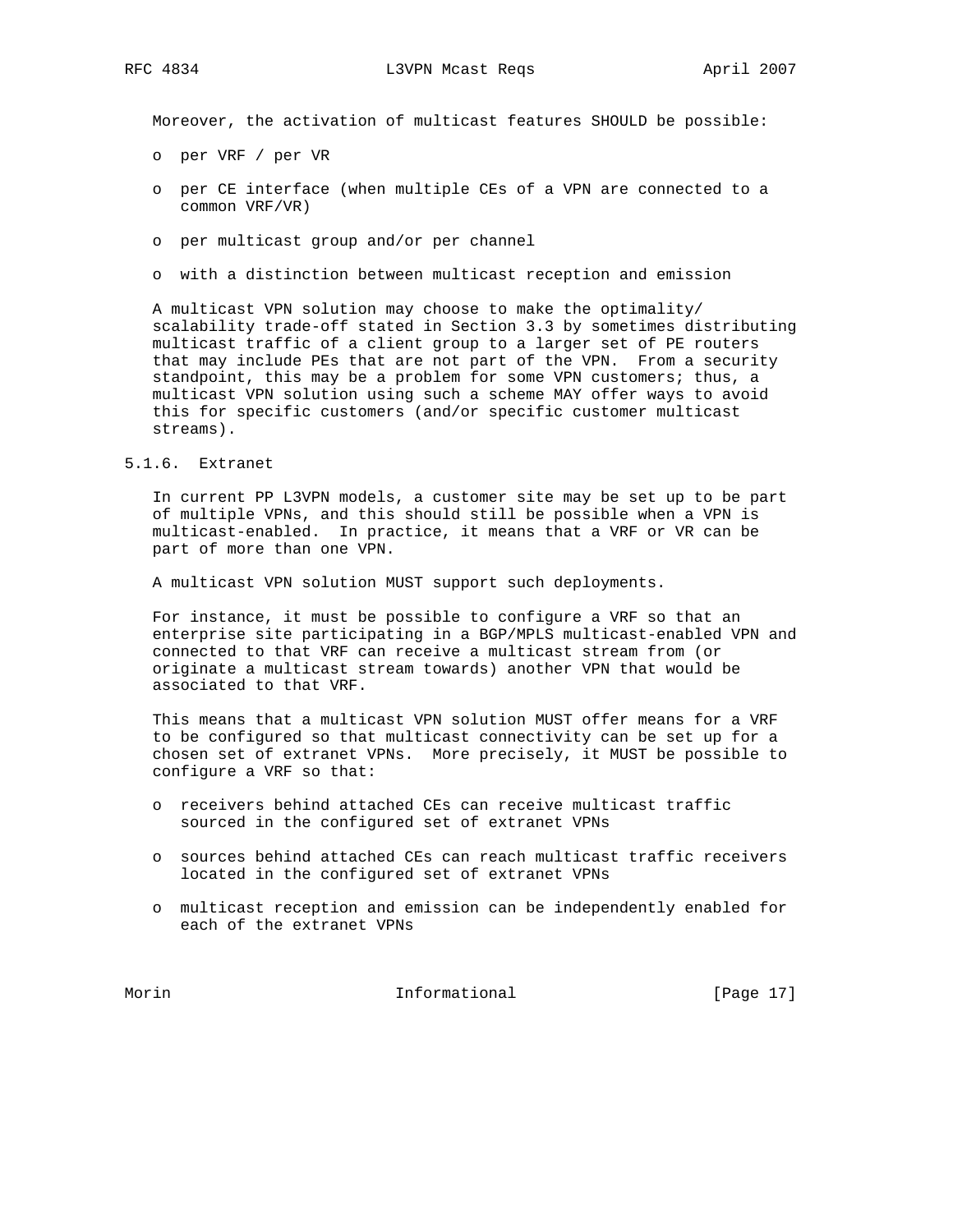Moreover, a solution MUST allow service providers to control an extranet's multicast connectivity independently from the extranet's unicast connectivity. More specifically:

- o enabling unicast connectivity to another VPN MUST be possible without activating multicast connectivity with that VPN
- o enabling multicast connectivity with another VPN SHOULD NOT require more than the strict minimal unicast routing. Sending multicast to a VPN SHOULD NOT require having unicast routes to that VPN; receiving multicast from a VPN SHOULD be possible with nothing more than unicast routes to the relevant multicast sources of that VPN
- o when unicast routes from another VPN are imported into a VR/VRF, for multicast Reverse Path Forwarding (RPF) resolution, this SHOULD be possible without making those routes available for unicast routing

 Proper support for this feature SHOULD NOT require replicating multicast traffic on a PE-CE link, whether it is a physical or logical link.

# 5.1.7. Internet Multicast

 Connectivity with Internet Multicast is a particular case of the previous section, where sites attached to a VR/VRF would need to receive/send multicast traffic from/to the Internet.

 This should be considered OPTIONAL given the additional considerations, such as security, needed to fulfill the requirements for providing Internet Multicast.

## 5.1.8. Carrier's Carrier

 Many L3 PPVPN solutions, such as [RFC4364] and [VRs], define the "Carrier's Carrier" model, where a "carrier's carrier" service provider supports one or more customer ISPs, or "sub-carriers". A multicast VPN solution SHOULD support the carrier's carrier model in a scalable and efficient manner.

 Ideally, the range of tunneling protocols available for the sub carrier ISP should be the same as those available for the carrier's carrier ISP. This implies that the protocols that may be used at the PE-CE level SHOULD NOT be restricted to protocols required as per Section 5.1.2 and SHOULD include some of the protocols listed in Section 5.2.4, such as for instance P2MP MPLS signaling protocols.

Morin 10.1 Informational [Page 18]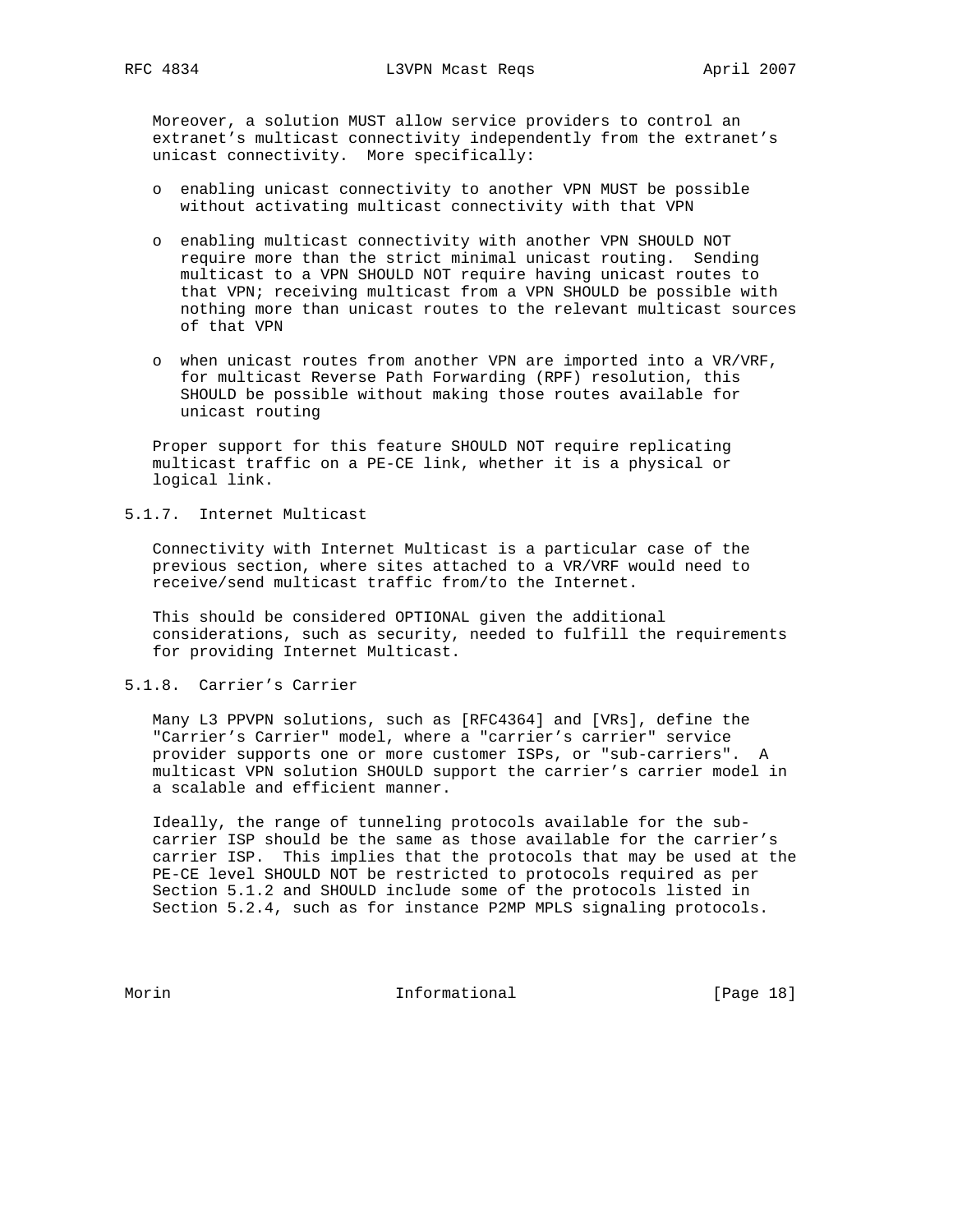In the context of MPLS-based L3VPN deployments, such as BGP/MPLS VPNs [RFC4364], this means that MPLS label distribution SHOULD happen at the PE-CE level, giving the ability to the sub-carrier to use multipoint LSPs as a tunneling mechanism.

#### 5.1.9. Multi-Homing, Load Balancing, and Resiliency

 A multicast VPN solution SHOULD be compatible with current solutions that aim at improving the service robustness for customers such as multi-homing, CE-PE link load balancing, and fail-over. A multicast VPN solution SHOULD also be able to offer those same features for multicast traffic.

 Any solution SHOULD support redundant topology of CE-PE links. It SHOULD minimize multicast traffic disruption and fail-over.

#### 5.1.10. RP Engineering

 When PIM-SM (or bidir-PIM) is used in ASM mode on the VPN customer side, the RP function (or RP-address in the case of bidir-PIM) has to be associated to a node running PIM, and configured on this node.

## 5.1.10.1. RP Outsourcing

 In the case of PIM-SM in ASM mode, engineering of the RP function requires the deployment of specific protocols and associated configurations. A service provider may offer to manage customers' multicast protocol operation on their behalf. This implies that it is necessary to consider cases where a customer's RPs are outsourced (e.g., on PEs). Consequently, a VPN solution MAY support the hosting of the RP function in a VR or VRF.

## 5.1.10.2. RP Availability

 Availability of the RP function (or address) is required for proper operation of PIM-SM (ASM mode) and bidir-PIM. Loss of connectivity to the RP from a receiver or source will impact the multicast service. For this reason, different mechanisms exist, such as BSR [PIM-BSR] or anycast-RP (Multicast Source Discovery Protocol (MSDP) based [RFC3446] or PIM-based [RFC4610]).

 These protocols and procedures SHOULD work transparently through a multicast VPN, and MAY if relevant, be implemented in a VRF/VR.

 Moreover, a multicast VPN solution MAY improve the robustness of the ASM multicast service regarding loss of connectivity to the RP, by providing specific features that help:

Morin 1000 Informational 1000 Informational [Page 19]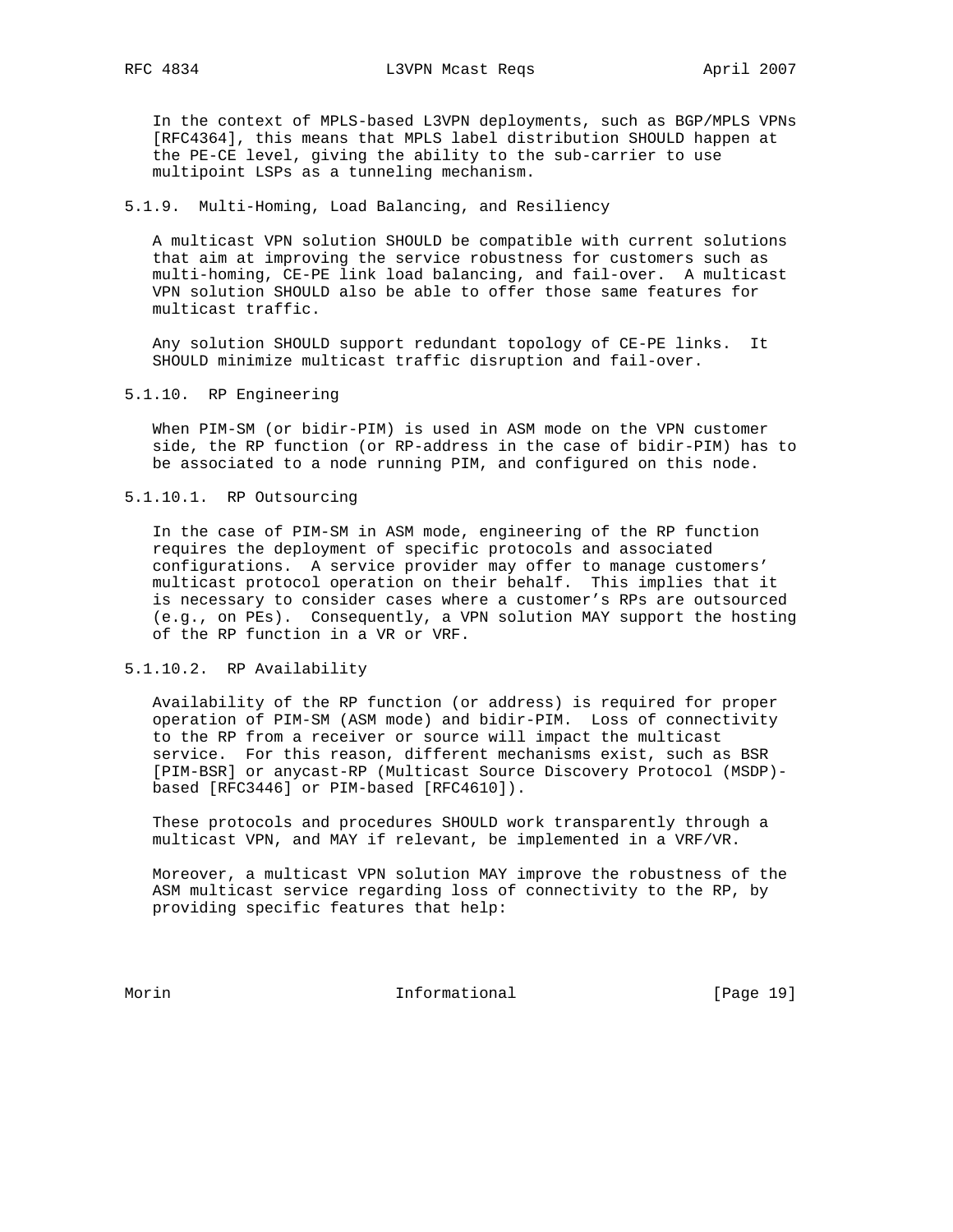- a) maintain ASM multicast service among all the sites within an MVPN that maintain connectivity among themselves, even when the  $site(s)$ hosting the RP lose their connectivity to the MVPN
- b) maintain ASM multicast service within any site that loses connectivity to the service provider

## 5.1.10.3. RP Location

 In the case of PIM-SM, when a source starts to emit traffic toward a group (in ASM mode), if sources and receivers are located in VPN sites that are different than that of the RP, then traffic may transiently flow twice through the SP network and the CE-PE link of the RP (from source to RP, and then from RP to receivers). This traffic peak, even short, may not be convenient depending on the traffic and link bandwidth.

 Thus, a VPN solution MAY provide features that solve or help mitigate this potential issue.

5.1.11. Addressing

 A multicast provider-provisioned L3VPN SHOULD NOT impose restrictions on multicast group addresses used by VPN customers.

 In particular, like unicast traffic, an overlap of multicast group address sets used by different VPN customers MUST be supported.

 The use of globally unique means of multicast-based service identification at the scale of the domain where such services are provided SHOULD be recommended. For IPv4 multicast, this implies the use of the multicast administratively scoped range (239/8 as defined by [RFC2365]) for services that are to be used only inside the VPN, and of either SSM-range addresses (232/8 as defined by [RFC4607]) or globally assigned group addresses (e.g., GLOP [RFC3180], 233/8) for services for which traffic may be transmitted outside the VPN.

## 5.1.12. Minimum MTU

 For customers, it is often a serious issue whether or not transmitted packets will be fragmented. In particular, some multicast applications might have different requirements than those that make use of unicast, and they may expect services that guarantee available packet length not to be fragmented.

 Therefore, a multicast VPN solution SHOULD be designed with these considerations in mind. In practice:

Morin 10.1 Informational 1000 [Page 20]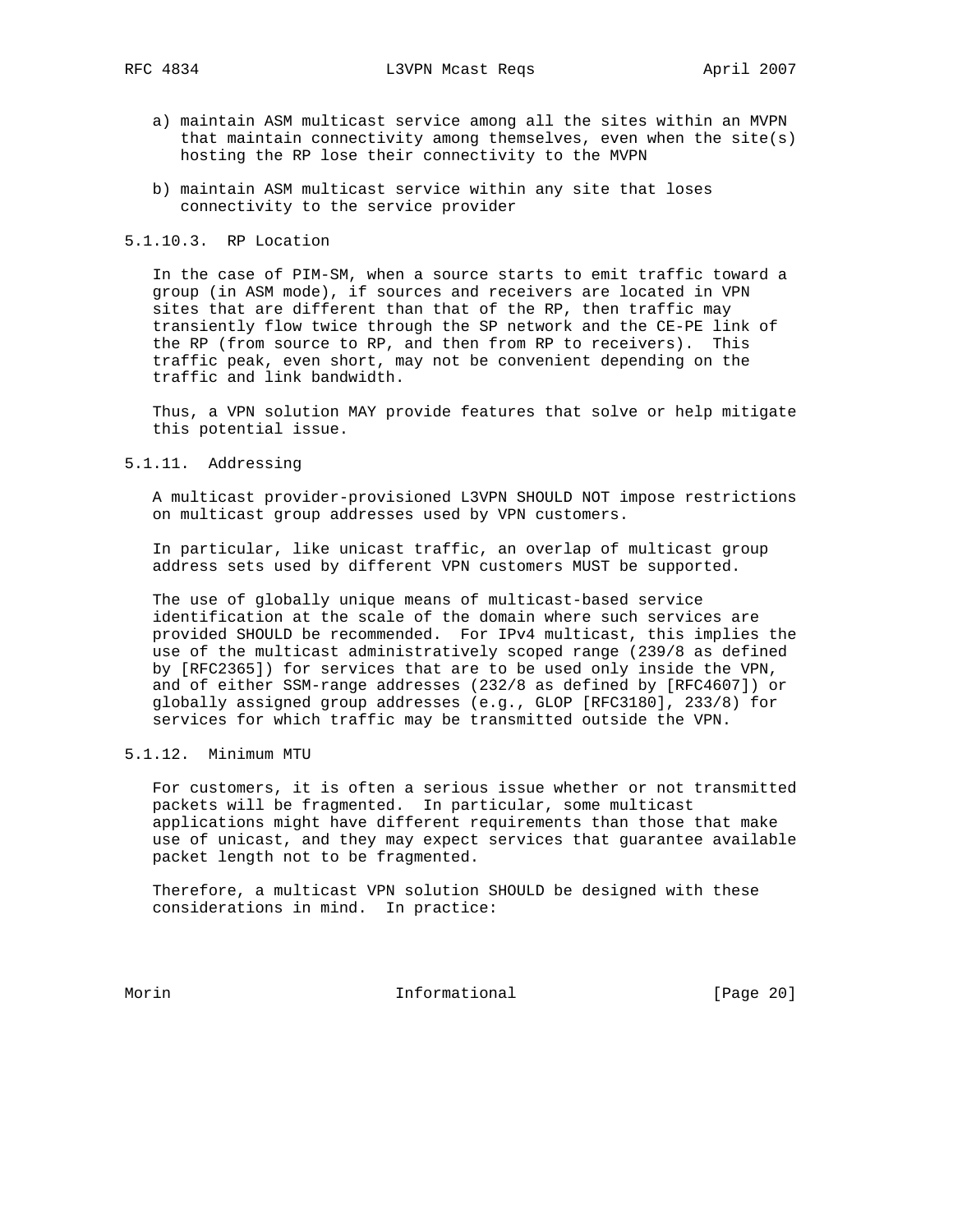- o the encapsulation overhead of a multicast VPN solution SHOULD be minimized, so that customer devices can be free of fragmentation and reassembly activity as much as possible
- o a multicast VPN solution SHOULD enable the service provider to commit to a minimum path MTU usable by multicast VPN customers
- o a multicast VPN solution SHOULD be compatible with path MTU discovery mechanisms (see [RFC1191] and [RFC4459]), and particular care SHOULD be given to means to help troubleshoot MTU issues

 Moreover, since Ethernet LAN segments are often located at first and last hops, a multicast VPN solution SHOULD be designed to allow for a minimum 1500-byte IP MTU for VPN customers multicast packet, when the provider backbone design allows it.

5.2. Service Provider Standpoint

 Note: To avoid repetition and confusion with terms used in solution specifications, we introduced in Section 2.1 the term MDTunnel (for Multicast Distribution Tunnel), which designates the data plane means used by the service provider to forward customer multicast traffic over the core network.

5.2.1. General Requirement

 The deployment of a multicast VPN solution SHOULD be possible with no (or very limited) impact on existing deployments of standardized multicast-related protocols on P and PE routers.

5.2.2. Scalability

 Some currently standardized and deployed L3VPN solutions have the major advantage of being scalable in the core regarding the number of customers and the number of customer routes. For instance, in the [RFC4364] and Virtual Router [VRs] models, a P router sees a number of MPLS tunnels that is only linked to the number of PEs and not to the number of VPNs, or customer sites.

 As far as possible, this independence in the core, with respect to the number of customers and to customer activity, is recommended. Yet, it is recognized that in our context scalability and resource usage optimality are competing goals, so this requirement may be reduced to giving the possibility of bounding the quantity of states that the service provider needs to maintain in the core for MDTunnels, with a bound being independent of the multicast activity of VPN customers.

Morin 10.1 Informational 1000 [Page 21]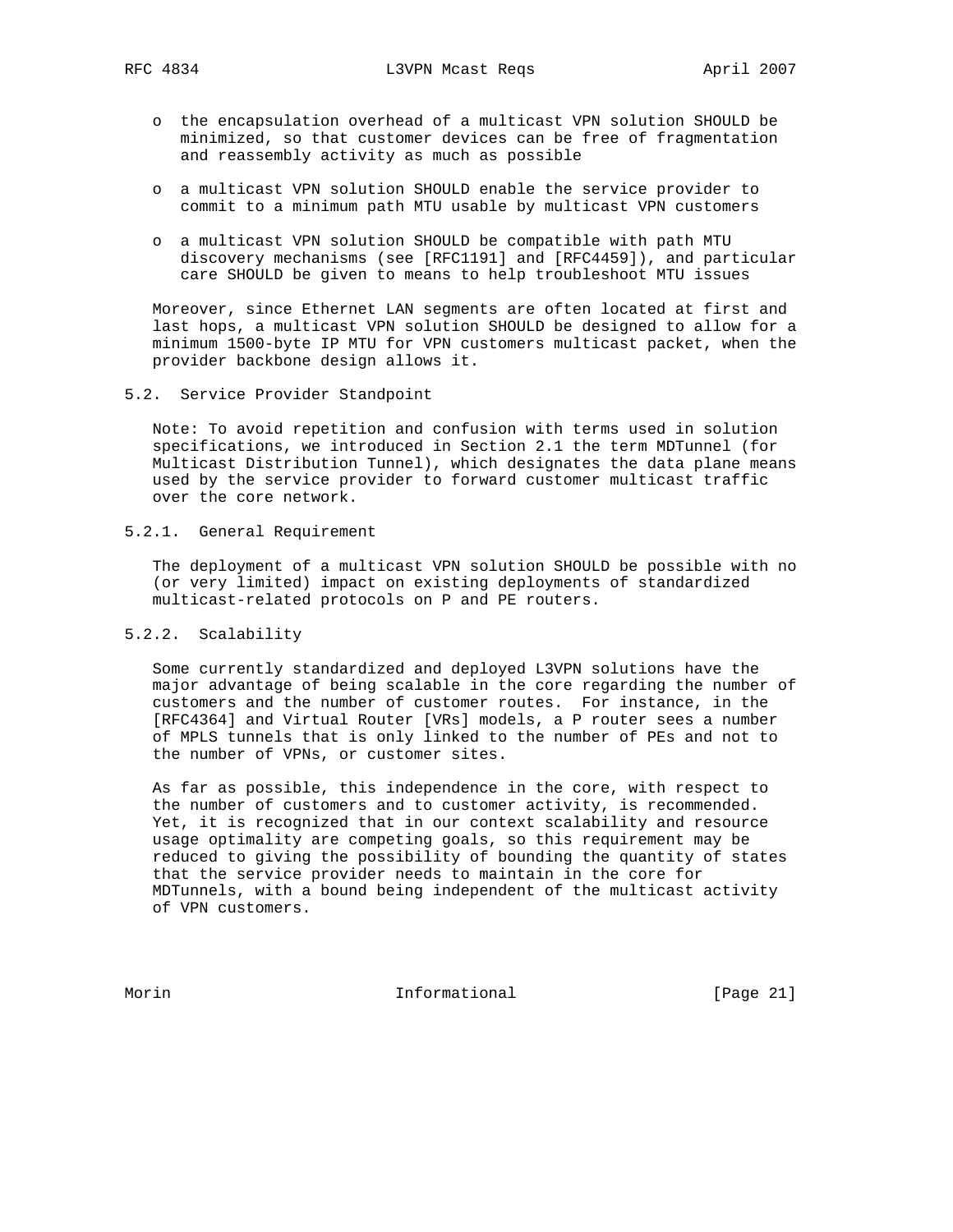It is expected that multicast VPN solutions will use some kind of point-to-multipoint technology to efficiently carry multicast VPN traffic, and because such technologies require maintaining state information, this will use resources in the control plane of P and PE routers (memory and processing, and possibly address space).

 Scalability is a key requirement for multicast VPN solutions. Solutions MUST be designed to scale well with an increase in any of the following:

- o the number of PEs
- o the number of customer VPNs (total and per PE)
- o the number of PEs and sites in any VPN
- o the number of client multicast channels (groups or source-groups)

 Please consult Section 4.2 for typical orders of magnitude up to which a multicast VPN solution is expected to scale.

Scalability of both performance and operation MUST be considered.

Key considerations SHOULD include:

- o the processing resources required by the control plane (neighborhood or session maintenance messages, keep-alives, timers, etc.)
- o the memory resources needed for the control plane
- o the amount of protocol information transmitted to manage a multicast VPN (e.g., signaling throughput)
- o the amount of control plane processing required on PE and P routers to add or remove a customer site (or a customer from a multicast session)
- o the number of multicast IP addresses used (if IP multicast in ASM mode is proposed as a multicast distribution tunnel)
- o other particular elements inherent to each solution that impact scalability (e.g., if a solution uses some distribution tree inside the core, topology of the tree and number of leaf nodes may be some of them)

 It is expected that the applicability of each solution will be evaluated with regards to the aforementioned scalability criteria.

Morin 10.1 Informational 1000 [Page 22]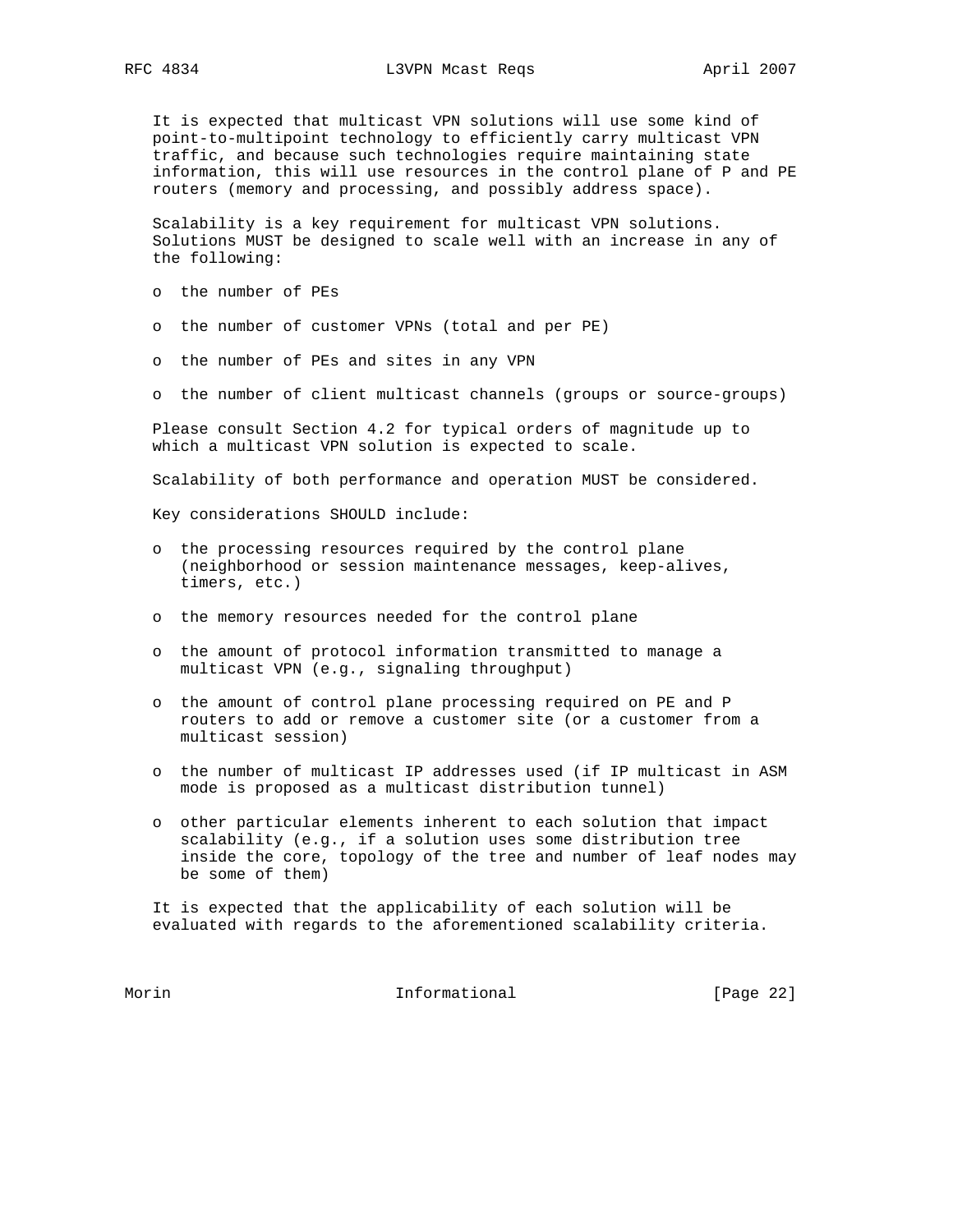These considerations naturally lead us to believe that proposed solutions SHOULD offer the possibility of sharing such resources between different multicast streams (between different VPNs, between different multicast streams of the same or of different VPNs). This means, for instance, if MDTunnels are trees, being able to share an MDTunnel between several customers.

 Those scalability issues are expected to be more significant on P routers, but a multicast VPN solution SHOULD address both P and PE routers as far as scalability is concerned.

### 5.2.3. Resource Optimization

5.2.3.1. General Goals

 One of the aims of the use of multicast instead of unicast is resource optimization in the network.

 The two obvious suboptimal behaviors that a multicast VPN solution would want to avoid are needless duplication (when the same data travels twice or more on a link, e.g., when doing ingress PE replication) and needless reception (e.g., a PE receiving traffic that it does not need because there are no downstream receivers).

5.2.3.2. Trade-off and Tuning

 As previously stated in this document, designing a scalable solution that makes an optimal use of resources is considered difficult. Thus, what is expected from a multicast VPN solution is that it addresses the resource optimization issue while taking into account the fact that some trade-off has to be made.

 Moreover, it seems that a "one size fits all" trade-off probably does not exist either. Thus, a multicast VPN solution SHOULD offer service providers appropriate configuration settings that let them tune the trade-off according to their particular constraints (network topology, platforms, customer applications, level of service offered etc.).

 As an illustration, here are some example bounds of the trade-off space:

Morin **Informational Informational** [Page 23]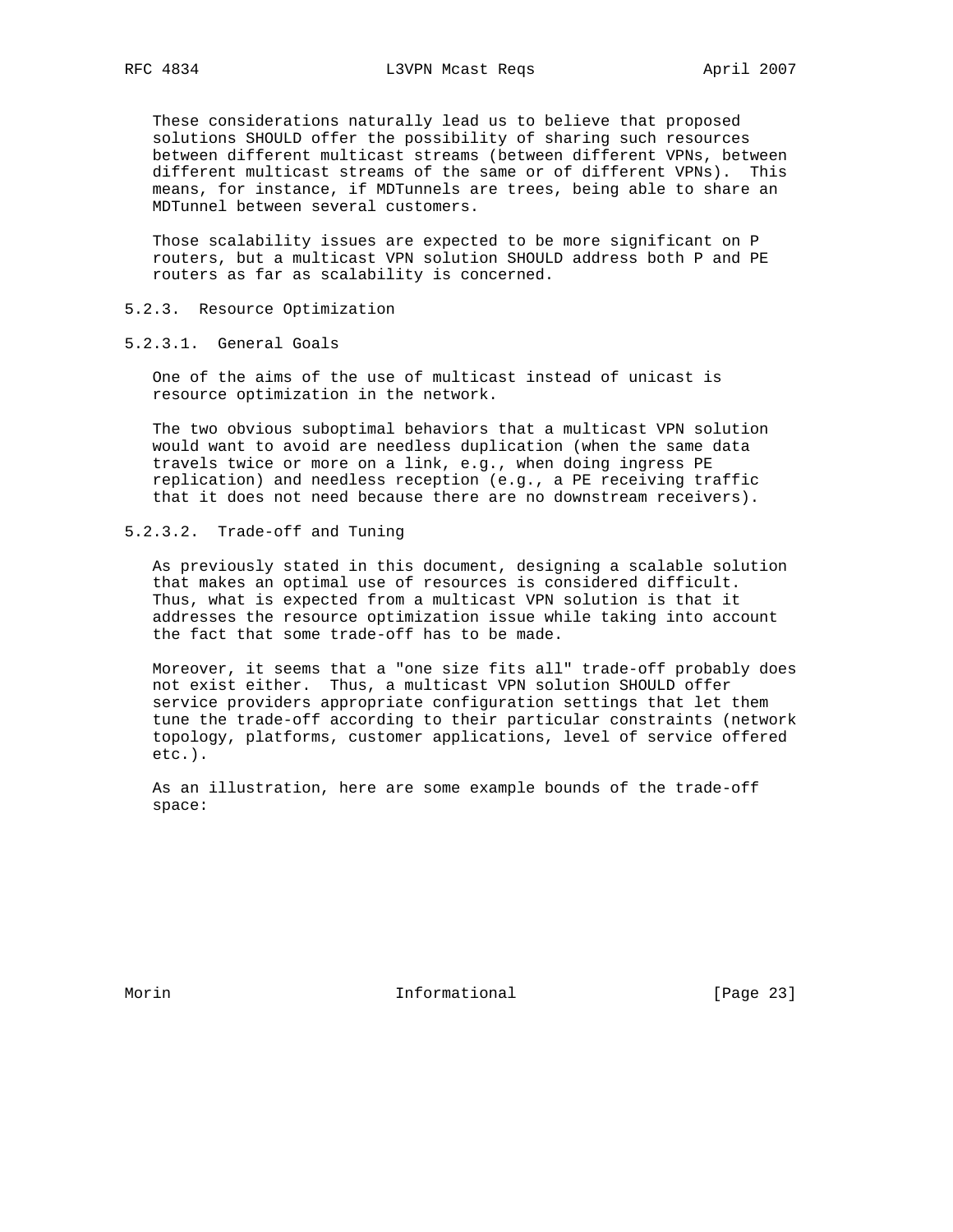- Bandwidth optimization: setting up optimized core MDTunnels whose topology (PIM or P2MP LSP trees, etc.) precisely follows a customer's multicast routing changes. This requires managing a large amount of state in the core, and also quick reactions of the core to customer multicast routing changes. This approach can be advantageous in terms of bandwidth, but it is poor in terms of state management.
	- State optimization: setting up MDTunnels that aggregate multiple customer multicast streams (all or some of them, across different VPNs or not). This will have better scalability properties, but at the expense of bandwidth since some MDTunnel leaves will very likely receive traffic they don't need, and because increased constraints will make it harder to find optimal MDTunnels.
- 5.2.3.3. Traffic Engineering

 If the VPN service provides traffic engineering (TE) features for the connection used between PEs for unicast traffic in the VPN service, the solution SHOULD provide equivalent features for multicast traffic.

 A solution SHOULD offer means to support key TE objectives as defined in [RFC3272], for the multicast service.

 A solution MAY also usefully support means to address multicast specific traffic engineering issues: it is known that bandwidth resource optimization in the point-to-multipoint case is an NP-hard problem, and that techniques used for unicast TE may not be applicable to multicast traffic.

 Also, it has been identified that managing the trade-off between resource usage and scalability may incur uselessly sending traffic to some PEs participating in a multicast VPN. For this reason, a multicast VPN solution MAY permit that the bandwidth/state tuning take into account the relative cost or availability of bandwidth toward each PE.

# 5.2.4. Tunneling Requirements

## 5.2.4.1. Tunneling Technologies

 Following the principle of separation between the control plane and the forwarding plane, a multicast VPN solution SHOULD be designed so that control and forwarding planes are not interdependent: the control plane SHALL NOT depend on which forwarding plane is used (and vice versa), and the choice of forwarding plane SHOULD NOT be limited

Morin 10.1 Informational 1000 [Page 24]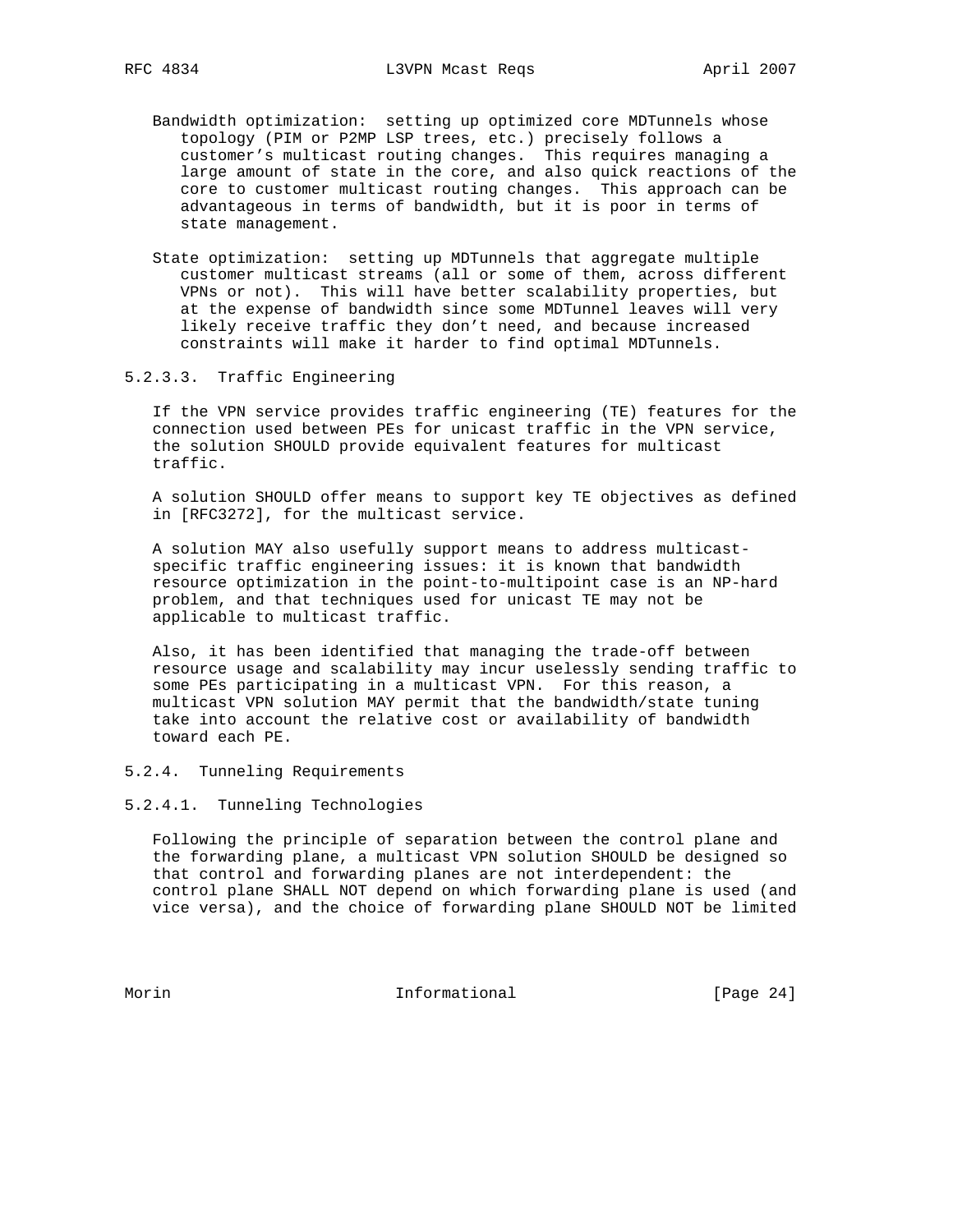by the design of the solution. Also, the solution SHOULD NOT be tied to a specific tunneling technology.

 In a multicast VPN solution extending a unicast L3 PPVPN solution, consistency in the tunneling technology has to be favored: such a solution SHOULD allow the use of the same tunneling technology for multicast as for unicast. Deployment consistency, ease of operation, and potential migrations are the main motivations behind this requirement.

 For MDTunnels, a solution SHOULD be able to use a range of tunneling technologies, including point-to-point and point-to-multipoint, such as:

- o Generic Routing Encapsulation (GRE) [RFC2784] (including GRE in multicast IP trees),
- o MPLS [RFC3031] (including P2P or MP2P tunnels, and multipoint tunnels signaled with MPLS P2MP extensions to the Resource Reservation Protocol (RSVP) [P2MP-RSVP-TE] or Label Distribution Protocol (LDP) [P2MP-LDP-REQS] [P2MP-LDP]),
- o Layer-2 Tunneling Protocol (L2TP) (including L2TP for multicast [RFC4045]),
- o IPsec [RFC4031]
- o IP-in-IP [RFC2003], etc.

 Naturally, it is RECOMMENDED that a solution is built so that it can leverage the point-to-multipoint variants of these techniques. These variants allow for packet replications to happen along a tree in the provider core network, and they may help improve bandwidth efficiency in a multicast VPN context.

5.2.4.2. MTU and Fragmentation

 A solution SHOULD support a method that provides the minimum MTU of the MDTunnel (e.g., to discover MTU, to communicate MTU via signaling, etc.) so that:

- o fragmentation inside the MDTunnel does not happen, even when allowed by the underlying tunneling technology
- o proper troubleshooting can be performed if packets that are too big for the MDTunnel happen to be encapsulated in the MDTunnel

Morin **Informational Informational** [Page 25]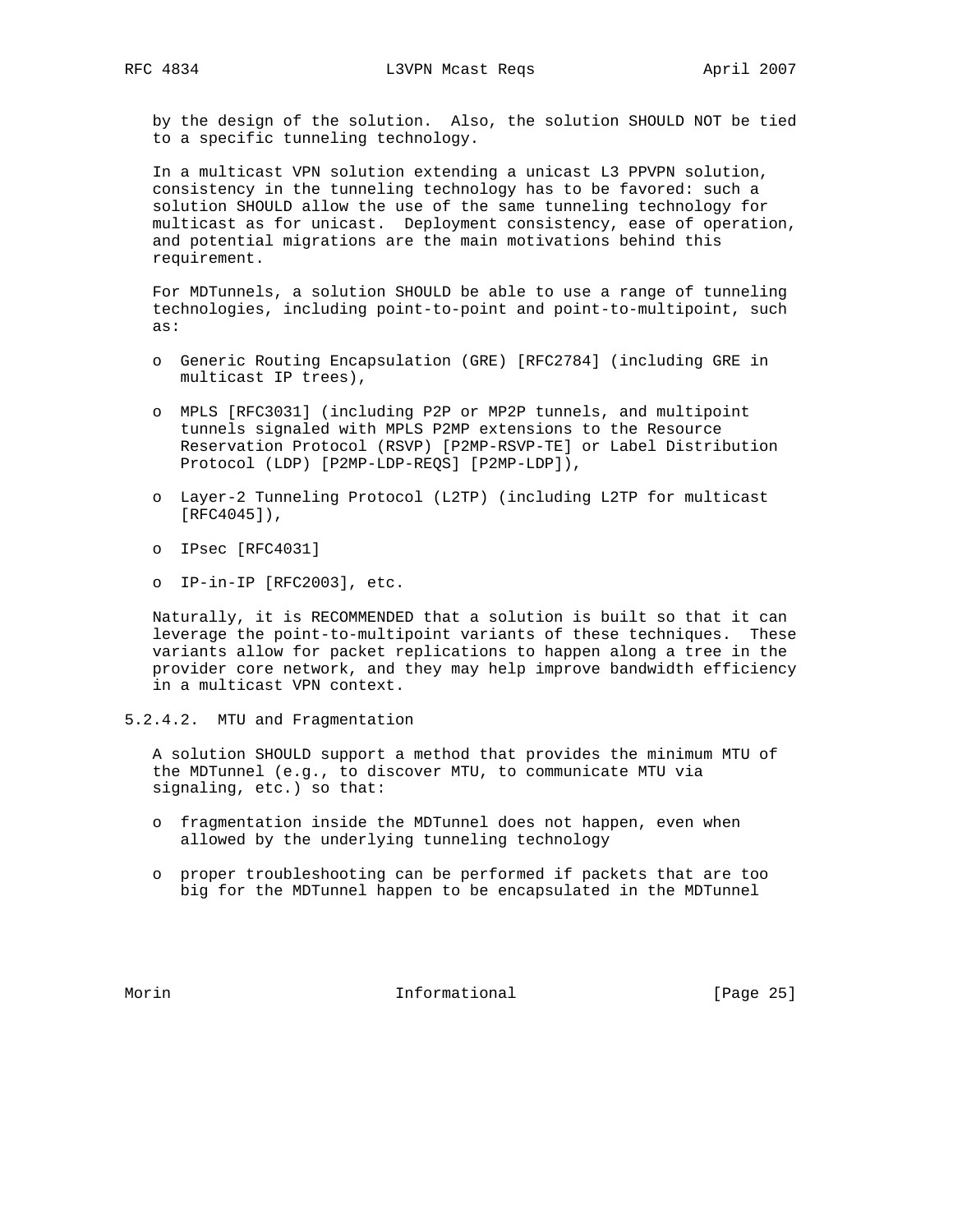## 5.2.5. Control Mechanisms

 The solution MUST provide some mechanisms to control the sources within a VPN. This control includes the number of sources that are entitled to send traffic on the VPN, and/or the total bit rate of all the sources.

 At the reception level, the solution MUST also provide mechanisms to control the number of multicast groups or channels VPN users are entitled to subscribe to and/or the total bit rate represented by the corresponding multicast traffic.

 All these mechanisms MUST be configurable by the service provider in order to control the amount of multicast traffic and state within a VPN.

 Moreover, it MAY be desirable to be able to impose some bound on the quantity of state used by a VPN in the core network for its multicast traffic, whether on each P or PE router, or globally. The motivation is that it may be needed to avoid out-of-resources situations (e.g., out of memory to maintain PIM state if IP multicast is used in the core for multicast VPN traffic, or out of memory to maintain RSVP state if MPLS P2MP is used, etc.).

5.2.6. Support of Inter-AS, Inter-Provider Deployments

 A solution MUST support inter-AS (Autonomous System) multicast VPNs, and SHOULD support inter-provider multicast VPNs. Considerations about coexistence with unicast inter-AS VPN Options A, B, and C (as described in Section 10 of [RFC4364]) are strongly encouraged.

 A multicast VPN solution SHOULD provide inter-AS mechanisms requiring the least possible coordination between providers, and keep the need for detailed knowledge of providers' networks to a minimum -- all this being in comparison with corresponding unicast VPN options.

- o Within each service provider, the service provider SHOULD be able on its own to pick the most appropriate tunneling mechanism to carry (multicast) traffic among PEs (just like what is done today for unicast)
- o If a solution does require a single tunnel to span P routers in multiple ASs, the solution SHOULD provide mechanisms to ensure that the inter-provider coordination to set up such a tunnel is minimized

Morin **Informational Informational** [Page 26]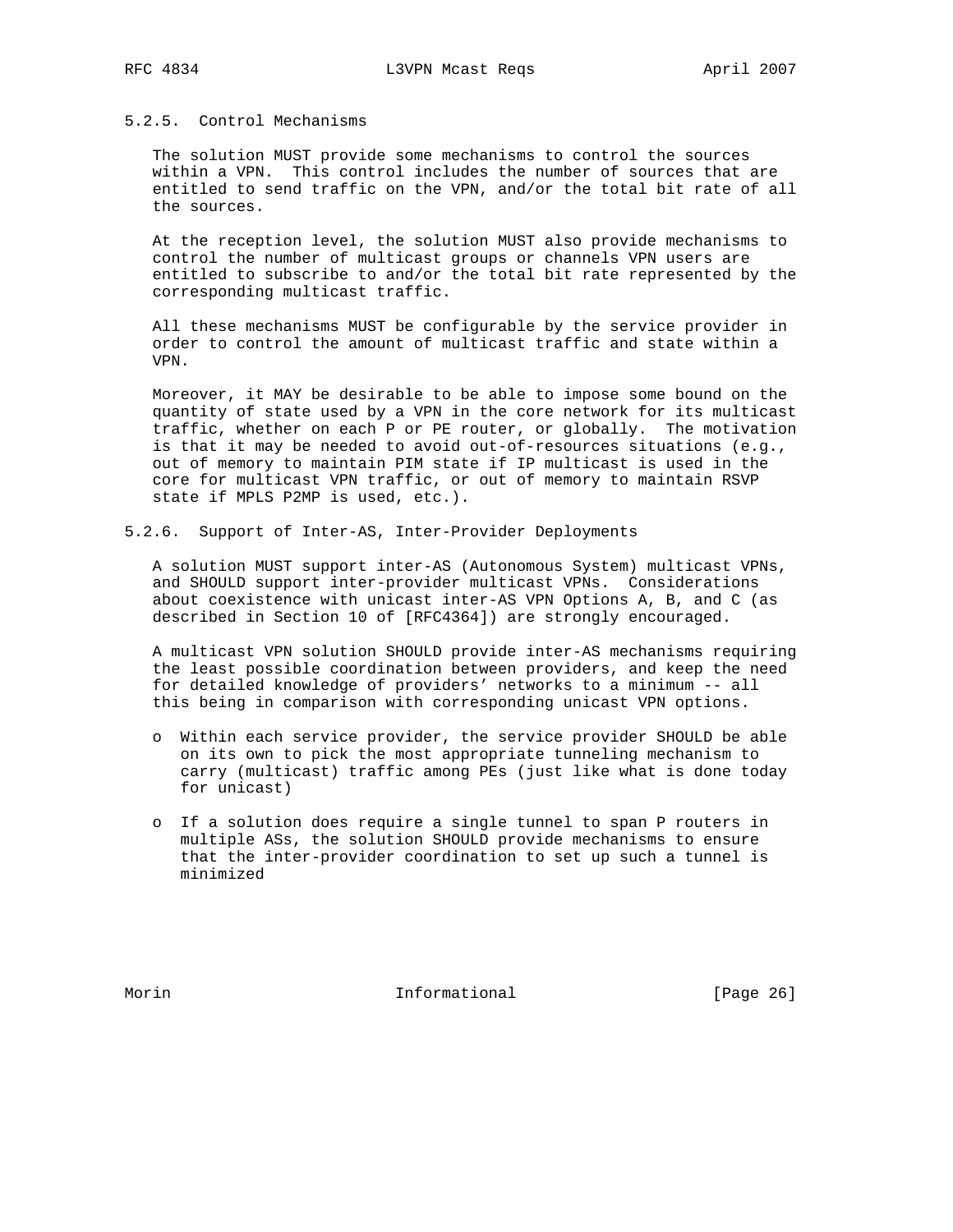Moreover, such support SHOULD be possible without compromising other requirements expressed in this requirement document, and SHALL NOT incur penalties on scalability and bandwidth-related efficiency.

5.2.7. Quality-of-Service Differentiation

 A multicast VPN solution SHOULD give a VPN service provider the ability to offer, guarantee and enforce differentiated levels of QoS for its different customers.

### 5.2.8. Infrastructure security

 The solution SHOULD provide the same level of security for the service provider as what currently exists for unicast VPNs (for instance, as developed in the Security sections of [RFC4364] and [VRs]). For instance, traffic segregation and intrinsic protection against DoS (Denial of Service) and DDoS (Distributed Denial of Service) attacks of the BGP/MPLS VPN solution must be supported by the multicast solution.

 Moreover, since multicast traffic and routing are intrinsically dynamic (receiver-initiated), some mechanism SHOULD be proposed so that the frequency of changes in the way client traffic is carried over the core can be bounded and not tightly coupled to dynamic changes of multicast traffic in the customer network. For example, multicast route dampening functions would be one possible mechanism.

 Network devices that participate in the deployment and the maintenance of a given L3VPN MAY represent a superset of the participating devices that are also involved in the establishment and maintenance of the multicast distribution tunnels. As such, the activation of IP multicast capabilities within a VPN SHOULD be device-specific, not only to make sure that only the relevant devices will be multicast-enabled, but also to make sure that multicast (routing) information will be disseminated to the multicast-enabled devices only, hence limiting the risk of multicast-inferred DOS attacks.

 Traffic of a multicast channel for which there are no members in a given multicast VPN MUST NOT be propagated within the multicast VPN, most particularly if the traffic comes from another VPN or from the Internet.

 Security considerations are particularly important for inter-AS and inter-provider deployments. In such cases, it is RECOMMENDED that a multicast VPN solution support means to ensure the integrity and authenticity of multicast-related exchanges across inter-AS or inter provider borders. It is RECOMMENDED that corresponding procedures

Morin 10.1 Informational 1000 [Page 27]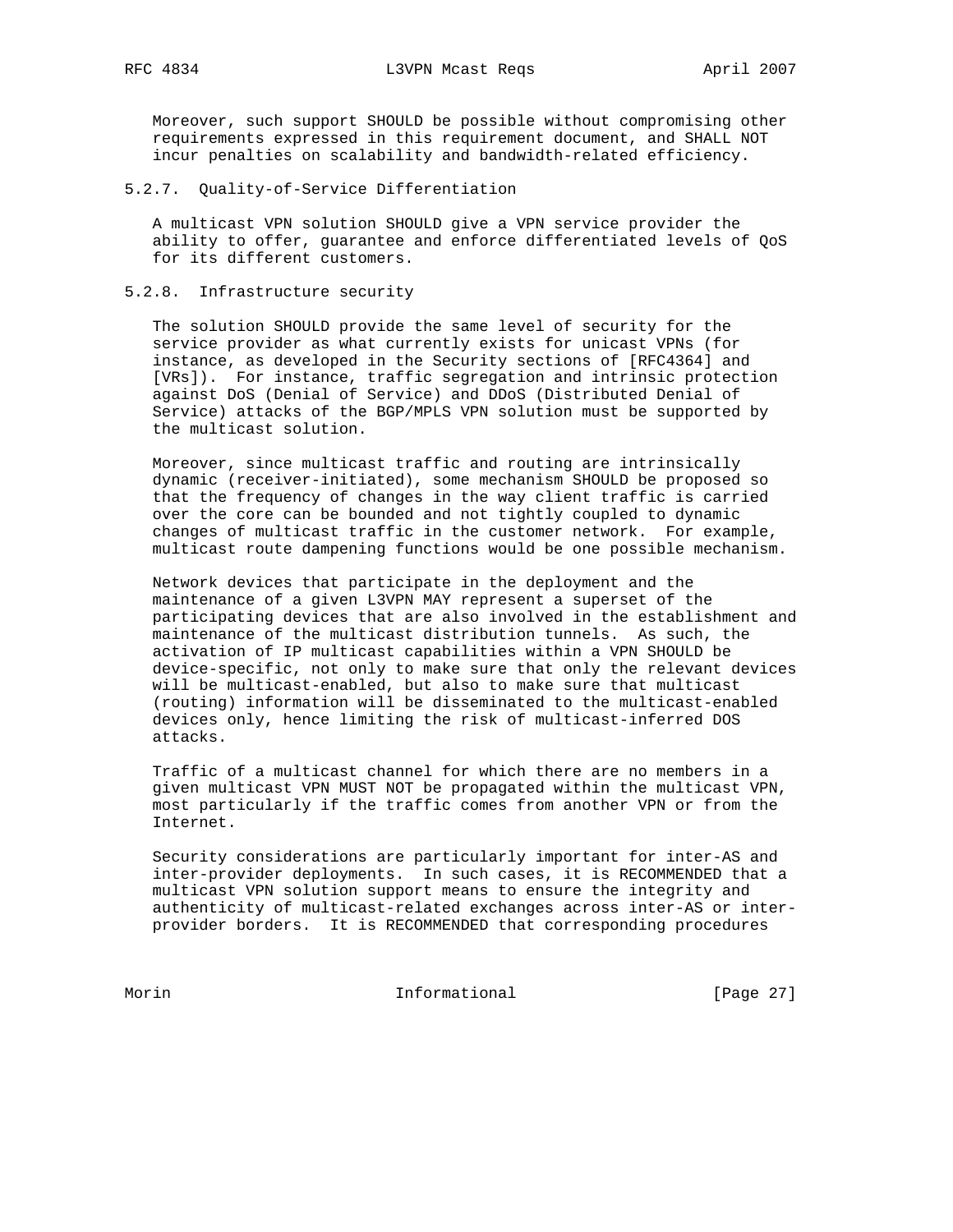require the least possible coordination between providers; more precisely, when specific configurations or cryptographic keys have to be deployed, this shall be limited to ASBRs (Autonomous System Border Routers) or a subset of them, and optionally BGP Route Reflectors (or a subset of them).

 Lastly, control mechanisms described in Section 5.2.5 are also to be considered from this infrastructure security point of view.

5.2.9. Robustness

 Resiliency is also crucial to infrastructure security; thus, a multicast VPN solution SHOULD either avoid single points of failures or propose some technical solution making it possible to implement a fail-over mechanism.

 As an illustration, one can consider the case of a solution that would use PIM-SM as a means to set up MDTunnels. In such a case, the PIM RP might be a single point of failure. Such a solution SHOULD be compatible with a solution implementing RP resiliency, such as anycast-RP [RFC4610] or BSR [PIM-BSR].

5.2.10. Operation, Administration, and Maintenance

 The operation of a multicast VPN solution SHALL be as light as possible, and providing automatic configuration and discovery SHOULD be a priority when designing a multicast VPN solution. Particularly, the operational burden of setting up multicast on a PE or for a VR/ VRF SHOULD be as low as possible.

 Also, as far as possible, the design of a solution SHOULD carefully consider the number of protocols within the core network: if any additional protocols are introduced compared with the unicast VPN service, the balance between their advantage and operational burden SHOULD be examined thoroughly.

 Moreover, monitoring of multicast-specific parameters and statistics SHOULD be offered to the service provider, following the requirements expressed in [RFC4176].

Most notably, the provider SHOULD have access to:

- o Multicast traffic statistics (incoming/outgoing/dropped/total traffic conveyed, by period of time)
- o Information about client multicast resource usage (multicast routing state and bandwidth usage)

Morin 10.1 Informational 1000 [Page 28]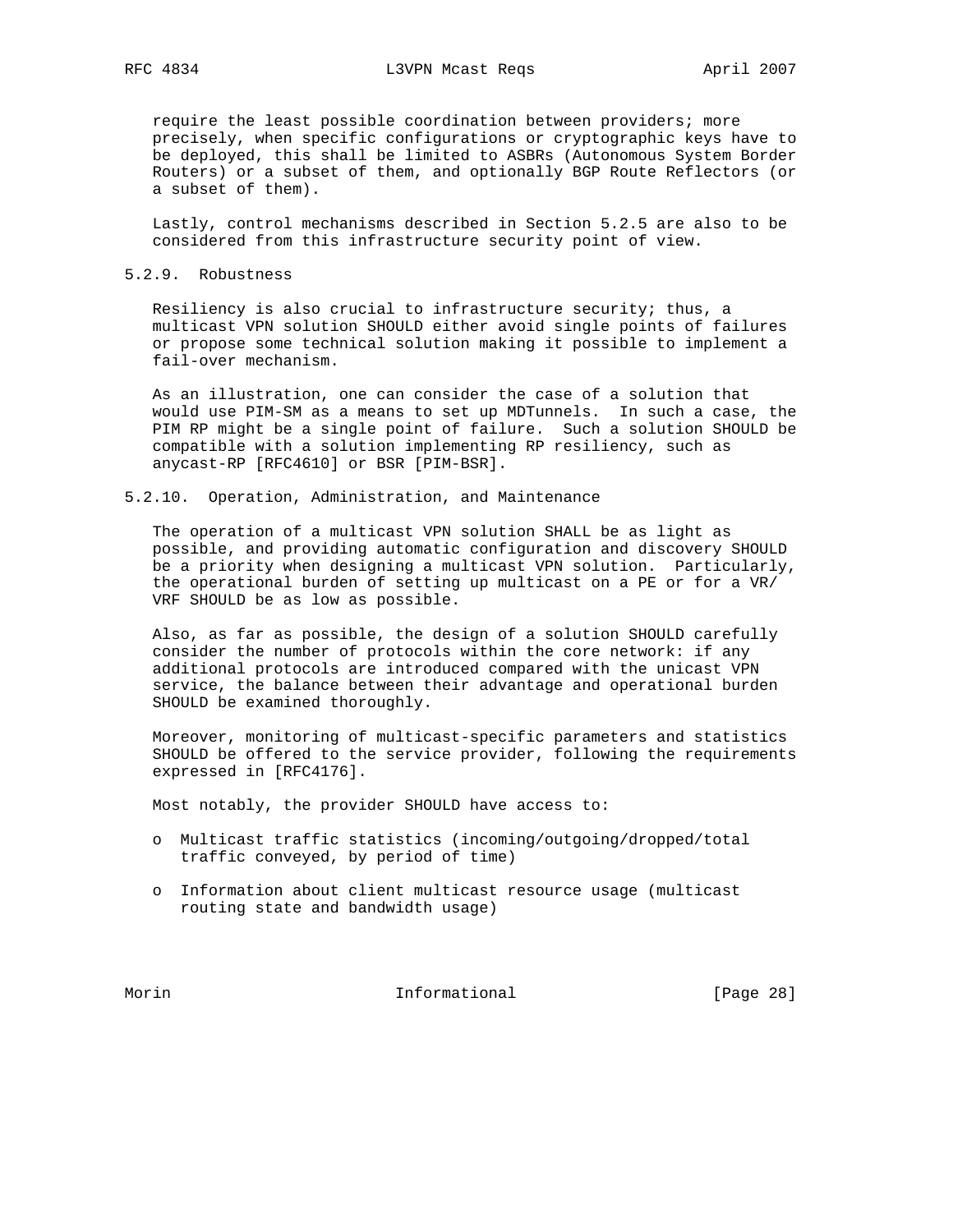- o Alarms when limits are reached on such resources
- o The IPPM (IP Performance Metrics [RFC2330])-related information that is relevant to the multicast traffic usage: such information includes the one-way packet delay, the inter-packet delay variation, etc.
- o Statistics on decisions related to how client traffic is carried on distribution tunnels (e.g., "traffic switched onto a multicast tree dedicated to such groups or channels")
- o Statistics on parameters that could help the provider to evaluate its optimality/state trade-off

 This information SHOULD be made available through standardized SMIv2 [RFC2578] Management Information Base (MIB) modules to be used with SNMP [RFC3411], or through IPFIX [IPFIX-PROT]. For instance, in the context of BGP/MPLS VPNs [RFC4364], multicast extensions to MIBs defined in [RFC4382] SHOULD be proposed, with proper integration with [RFC3811], [RFC3812], [RFC3813], and [RFC3814] when applicable.

 Mechanisms similar to those described in Section 5.2.12 SHOULD also exist for proactive monitoring of the MDTunnels.

 Proposed OAM mechanisms and procedures for multicast VPNs SHOULD be scalable with respect to the parameters mentioned in Section 5.2.2. In particular, it is RECOMMENDED that particular attention is given to the impact of monitoring mechanisms on performances and QoS.

 Moreover, it is RECOMMENDED that any OAM mechanism designed to trigger alarms in relation to performance or resource usage metrics integrate the ability to limit the rate at which such alarms are generated (e.g., some form of a hysteresis mechanism based on low/ high thresholds defined for the metrics).

5.2.11. Compatibility and Migration Issues

 It is a requirement that unicast and multicast services MUST be able to coexist within the same VPN.

 Likewise, a multicast VPN solution SHOULD be designed so that its activation in devices that participate in the deployment and maintenance of a multicast VPN SHOULD be as smooth as possible, i.e., without affecting the overall quality of the services that are already supported by the underlying infrastructure.

 A multicast VPN solution SHOULD prevent compatibility and migration issues, for instance, by focusing on providing mechanisms

Morin 10.1 Informational 10.1 [Page 29]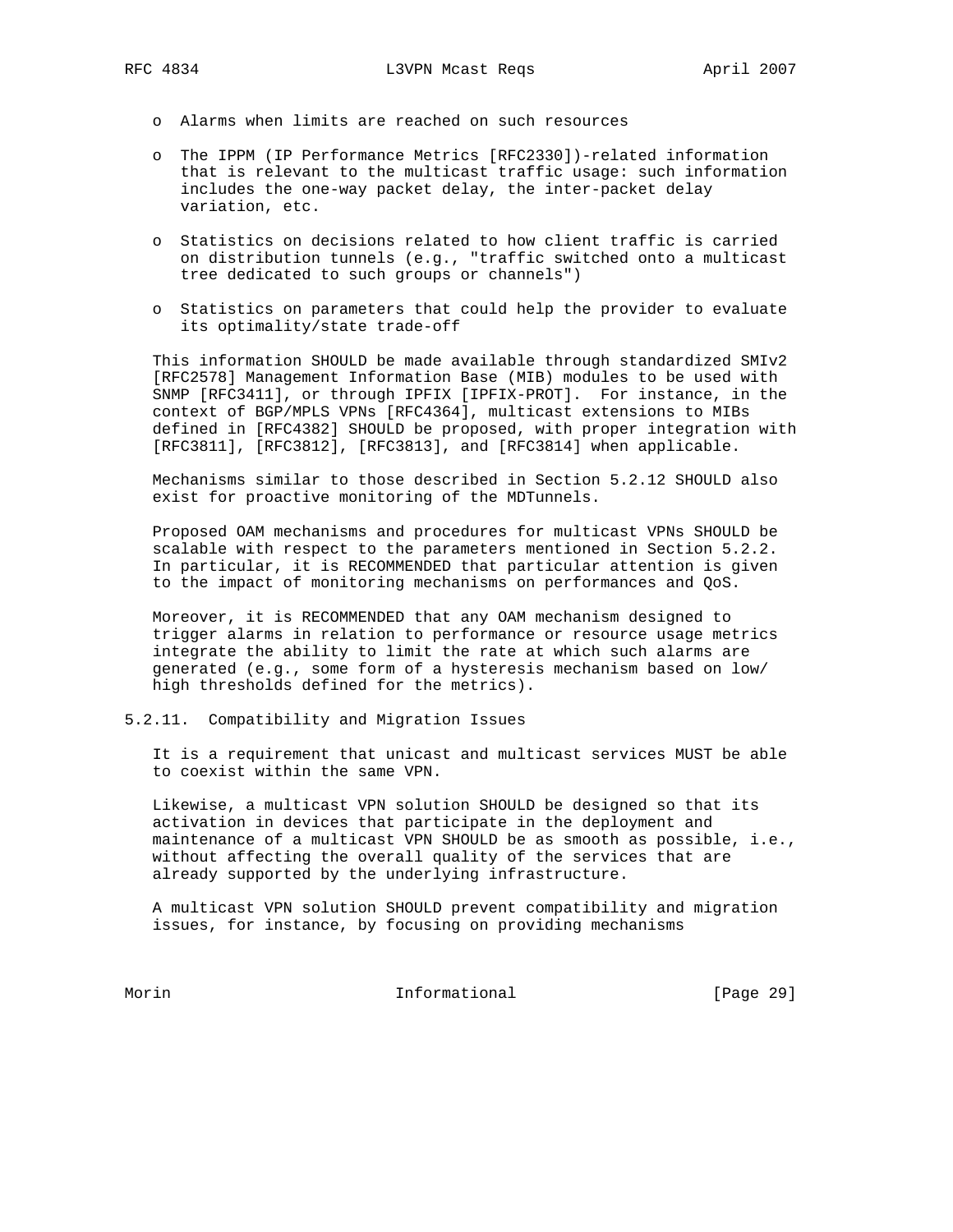facilitating forward compatibility. Most notably, a solution supporting only a subset of the requirements expressed in this document SHOULD be designed to allow compatibility to be introduced in further revisions.

 It SHOULD be an aim of any multicast VPN solution to offer as much backward compatibility as possible. Ideally, a solution would have the ability to offer multicast VPN services across a network containing some legacy routers that do not support any multicast VPN specific features.

 In any case, a solution SHOULD state a migration policy from possibly existing deployments.

5.2.12. Troubleshooting

 A multicast VPN solution that dynamically adapts the way some client multicast traffic is carried over the provider's network may incur the disadvantage of being hard to troubleshoot. In such a case, to help diagnose multicast network issues, a multicast VPN solution SHOULD provide monitoring information describing how client traffic is carried over the network (e.g., if a solution uses multicast-based MDTunnels, which provider multicast group is used for a given client multicast stream). A solution MAY also provide configuration options to avoid any dynamic changes, for multicast traffic of a particular VPN or a particular multicast stream.

 Moreover, a solution MAY provide mechanisms that allow network operators to check that all VPN sites that advertised interest in a particular customer multicast stream are properly associated with the corresponding MDTunnel. Providing operators with means to check the proper setup and operation of MDTunnels MAY also be provided (e.g., when P2MP MPLS is used for MDTunnels, troubleshooting functionalities SHOULD integrate mechanisms compliant with [RFC4687], such as LSP Ping [RFC4379][LSP-PING]). Depending on the implementation, such verification could be initiated by a source-PE or a receiver-PE.

6. Security Considerations

This document does not by itself raise any particular security issue.

 A set of security issues has been identified that MUST be addressed when considering the design and deployment of multicast-enabled L3 PPVPNs. Such issues have been described in Section 5.1.5 and Section 5.2.8.

Morin **Informational Informational** [Page 30]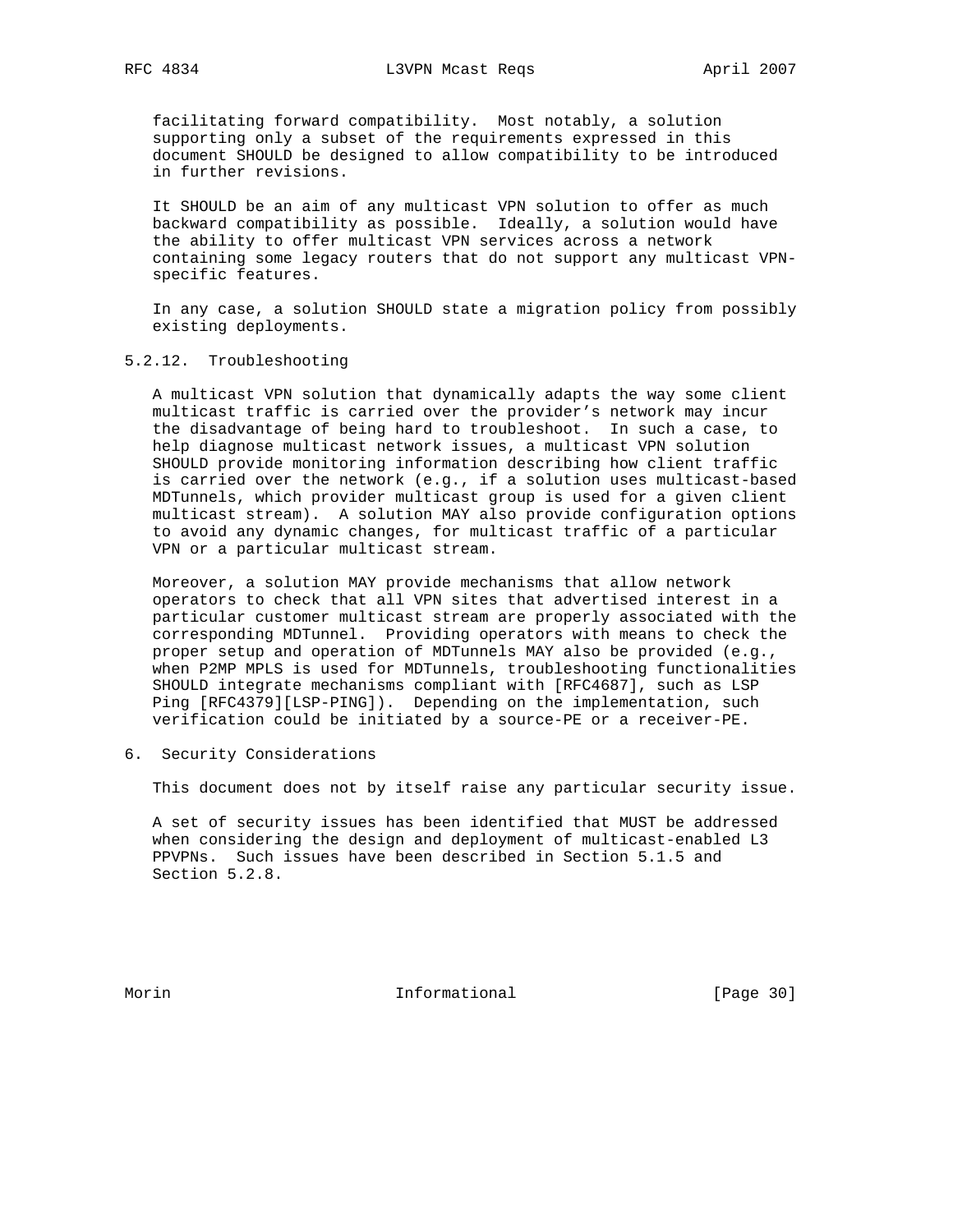# 7. Contributors

 The main contributors to this document are listed below, in alphabetical order:

- o Christian Jacquenet France Telecom 3, avenue Francois Chateau CS 36901 35069 RENNES Cedex, France Email: christian.jacquenet@orange-ftgroup.com
- o Yuji Kamite NTT Communications Corporation Tokyo Opera City Tower 3-20-2 Nishi Shinjuku, Shinjuku-ku Tokyo 163-1421, Japan Email: y.kamite@ntt.com
- o Jean-Louis Le Roux France Telecom R&D 2, avenue Pierre-Marzin 22307 Lannion Cedex, France Email: jeanlouis.leroux@orange-ftgroup.com
- o Nicolai Leymann Deutsch Telecom Engineering Networks, Products & Services Goslarer Ufer 3510589 Berlin, Germany Email: nicolai.leymann@t-systems.com
- o Renaud Moignard France Telecom R&D 2, avenue Pierre-Marzin 22307 Lannion Cedex, France Email: renaud.moignard@orange-ftgroup.com
- o Thomas Morin France Telecom R&D 2, avenue Pierre-Marzin 22307 Lannion Cedex, France Email: thomas.morin@orange-ftgroup.com
- 8. Acknowledgments

 The authors would like to thank, in rough chronological order, Vincent Parfait, Zubair Ahmad, Elodie Hemon-Larreur, Sebastien Loye, Rahul Aggarwal, Hitoshi Fukuda, Luyuan Fang, Adrian Farrel, Daniel King, Yiqun Cai, Ronald Bonica, Len Nieman, Satoru Matsushima, Netzahualcoyotl Ornelas, Yakov Rekhter, Marshall Eubanks, Pekka

Morin **Informational Informational** [Page 31]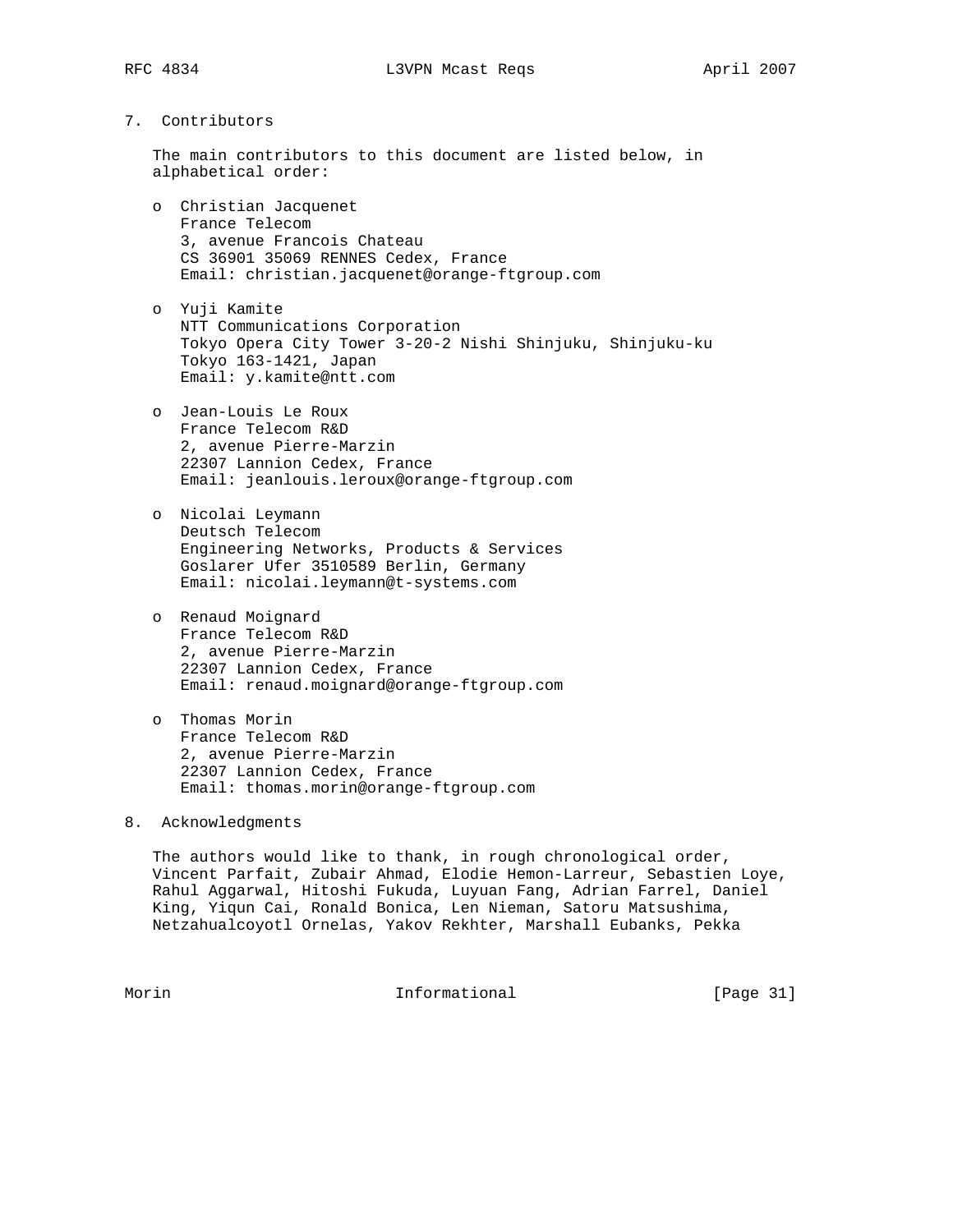Savola, Benjamin Niven-Jenkins, and Thomas Nadeau, for their review, valuable input, and feedback.

 We also thank the people who kindly answered the survey, and Daniel King, who took care of gathering and anonymizing its results.

- 9. References
- 9.1. Normative References
	- [RFC2119] Bradner, S., "Key words for use in RFCs to Indicate Requirement Levels", BCP 14, RFC 2119, March 1997.
	- [RFC4031] Carugi, M. and D. McDysan, "Service Requirements for Layer 3 Provider-Provisioned Virtual Private Networks (PPVPNs)", RFC 4031, April 2005.
	- [RFC4026] Andersson, L. and T. Madsen, "Provider-Provisioned Virtual Private Network (VPN) Terminology", RFC 4026, March 2005.
	- [RFC4601] Fenner, B., Handley, M., Holbrook, H., and I. Kouvelas, "Protocol Independent Multicast - Sparse Mode (PIM-SM): Protocol Specification (Revised)", RFC 4601, August 2006.
	- [RFC4607] Holbrook, H. and B. Cain, "Source-Specific Multicast for IP", RFC 4607, August 2006.
	- [RFC3376] Cain, B., Deering, S., Kouvelas, I., Fenner, B., and A. Thyagarajan, "Internet Group Management Protocol, Version 3", RFC 3376, October 2002.
	- [RFC3810] Vida, R. and L. Costa, "Multicast Listener Discovery Version 2 (MLDv2) for IPv6", RFC 3810, June 2004.
	- [RFC4176] El Mghazli, Y., Nadeau, T., Boucadair, M., Chan, K., and A. Gonguet, "Framework for Layer 3 Virtual Private Networks (L3VPN) Operations and Management", RFC 4176, October 2005.
	- [RFC3973] Adams, A., Nicholas, J., and W. Siadak, "Protocol Independent Multicast - Dense Mode (PIM-DM): Protocol Specification (Revised)", RFC 3973, January 2005.

Morin **Informational Informational** [Page 32]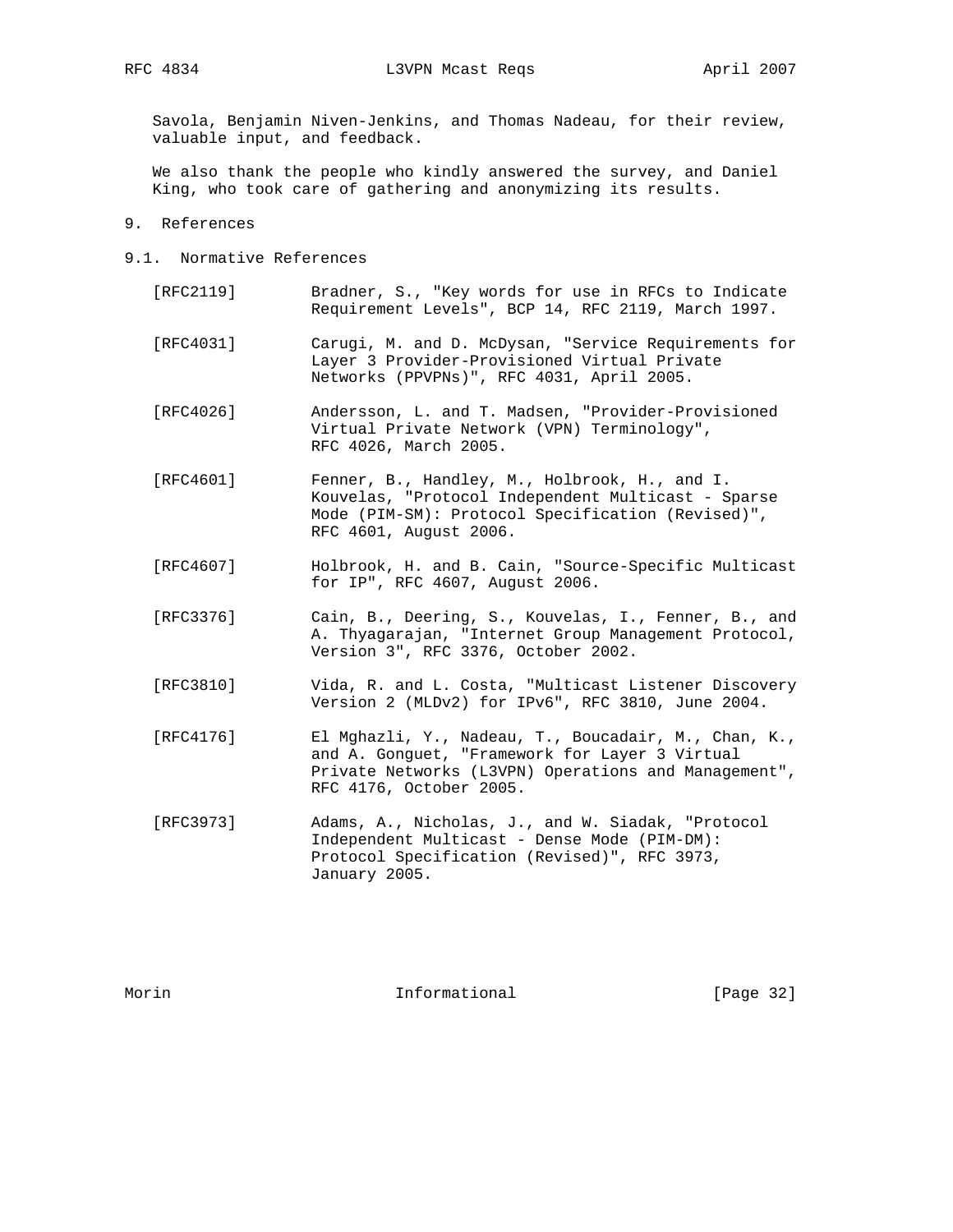9.2. Informative References

| [RFC4364] |  |  |  | Rosen, E. and Y. Rekhter, "BGP/MPLS IP Virtual     |  |
|-----------|--|--|--|----------------------------------------------------|--|
|           |  |  |  | Private Networks (VPNs)", RFC 4364, February 2006. |  |

- [VRs] Ould-Brahim, H., "Network based IP VPN Architecture Using Virtual Routers", Work in Progress, March 2006.
- [RFC2432] Dubray, K., "Terminology for IP Multicast Benchmarking", RFC 2432, October 1998.
- [RFC3031] Rosen, E., Viswanathan, A., and R. Callon, "Multiprotocol Label Switching Architecture", RFC 3031, January 2001.
- [RFC1112] Deering, S., "Host extensions for IP multicasting", STD 5, RFC 1112, August 1989.
- [RFC2236] Fenner, W., "Internet Group Management Protocol, Version 2", RFC 2236, November 1997.
- [P2MP-RSVP-TE] Aggarwal, R., "Extensions to RSVP-TE for Point-to- Multipoint TE LSPs", Work in Progress, August 2006.
- [PIM-BSR] Bhaskar, N., "Bootstrap Router (BSR) Mechanism for PIM", Work in Progress, June 2006.
- [RFC4610] Farinacci, D. and Y. Cai, "Anycast-RP Using Protocol Independent Multicast (PIM)", RFC 4610, August 2006.
- [RFC3446] Kim, D., Meyer, D., Kilmer, H., and D. Farinacci, "Anycast Rendevous Point (RP) mechanism using Protocol Independent Multicast (PIM) and Multicast Source Discovery Protocol (MSDP)", RFC 3446, January 2003.
- [P2MP-LDP] Minei, I., "Label Distribution Protocol Extensions for Point-to-Multipoint and Multipoint-to-Multipoint Label Switched Paths", Work in Progress, October 2006.
- [P2MP-LDP-REQS] Roux, J., "Requirements for point-to-multipoint extensions to the Label Distribution Protocol", Work in Progress, June 2006.

Morin **Informational Informational** [Page 33]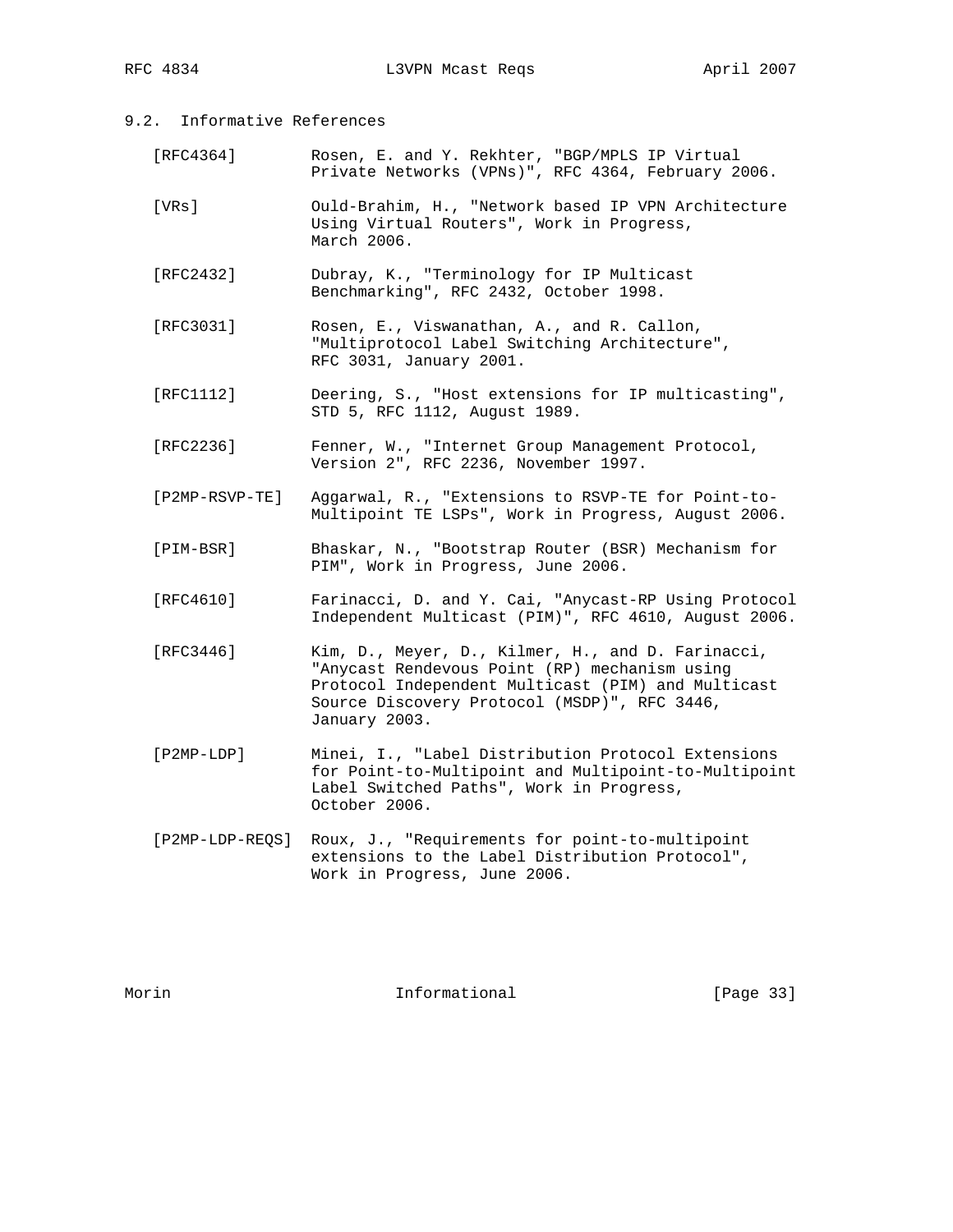- [RFC4687] Yasukawa, S., Farrel, A., King, D., and T. Nadeau, "Operations and Management (OAM) Requirements for Point-to-Multipoint MPLS Networks", RFC 4687, September 2006.
- [BIDIR-PIM] Handley, M., "Bi-directional Protocol Independent Multicast (BIDIR-PIM)", Work in Progress, October 2005.
- [RFC2003] Perkins, C., "IP Encapsulation within IP", RFC 2003, October 1996.
- [RFC3353] Ooms, D., Sales, B., Livens, W., Acharya, A., Griffoul, F., and F. Ansari, "Overview of IP Multicast in a Multi-Protocol Label Switching (MPLS) Environment", RFC 3353, August 2002.
- [RFC3272] Awduche, D., Chiu, A., Elwalid, A., Widjaja, I., and X. Xiao, "Overview and Principles of Internet Traffic Engineering", RFC 3272, May 2002.
- [RFC2784] Farinacci, D., Li, T., Hanks, S., Meyer, D., and P. Traina, "Generic Routing Encapsulation (GRE)", RFC 2784, March 2000.
- [IPFIX-PROT] Claise, B., "Specification of the IPFIX Protocol for the Exchange", Work in Progress, November 2006.
- [RFC4045] Bourdon, G., "Extensions to Support Efficient Carrying of Multicast Traffic in Layer-2 Tunneling Protocol (L2TP)", RFC 4045, April 2005.
- [RFC3809] Nagarajan, A., "Generic Requirements for Provider- Provisioned Virtual Private Networks (PPVPN)", RFC 3809, June 2004.
- [RFC3811] Nadeau, T. and J. Cucchiara, "Definitions of Textual Conventions (TCs) for Multiprotocol Label Switching (MPLS) Management", RFC 3811, June 2004.
- [RFC3812] Srinivasan, C., Viswanathan, A., and T. Nadeau, "Multiprotocol Label Switching (MPLS) Traffic Engineering (TE) Management Information Base (MIB)", RFC 3812, June 2004.

Morin **Informational Informational** [Page 34]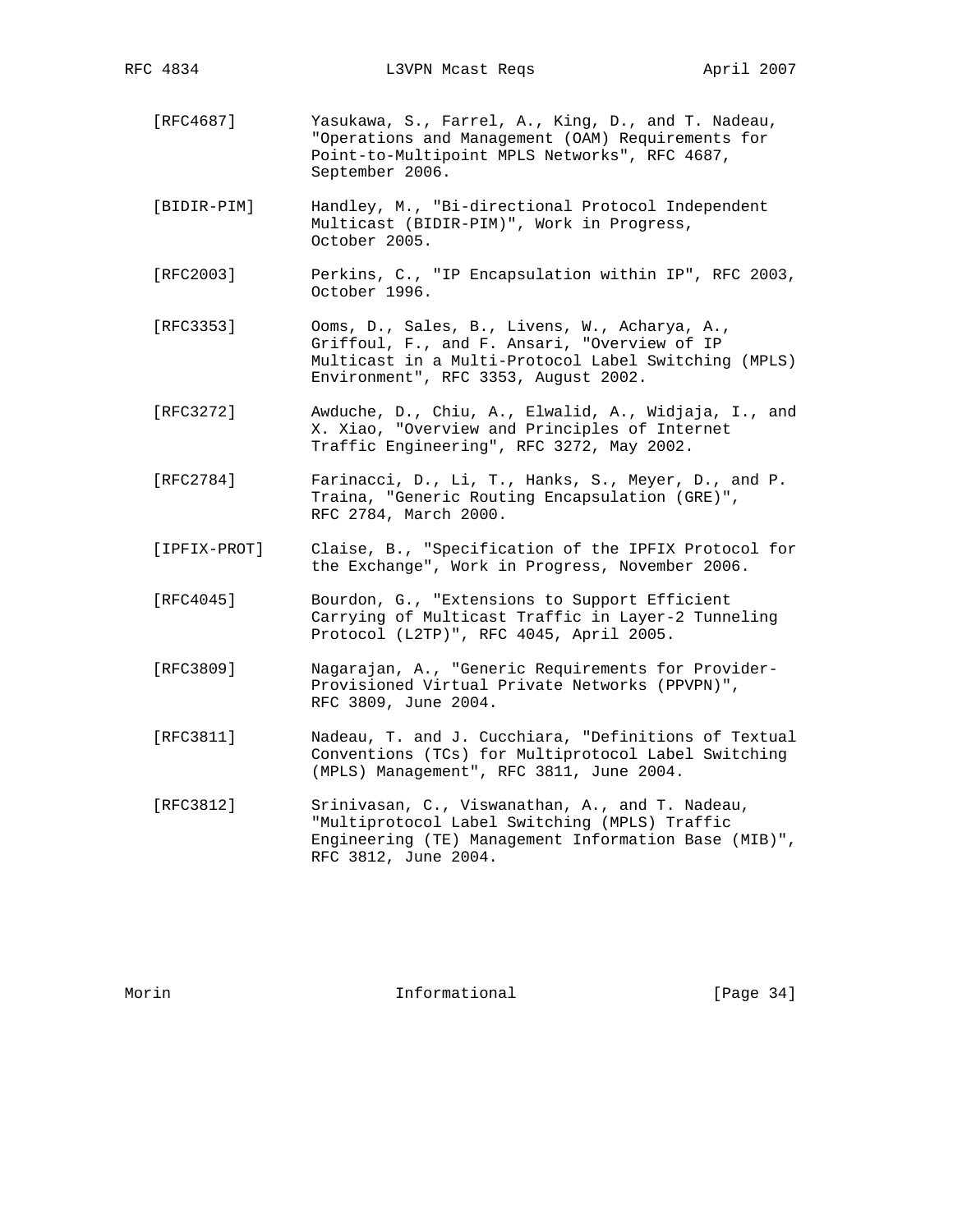- [RFC3813] Srinivasan, C., Viswanathan, A., and T. Nadeau, "Multiprotocol Label Switching (MPLS) Label Switching Router (LSR) Management Information Base (MIB)", RFC 3813, June 2004.
- [RFC3814] Nadeau, T., Srinivasan, C., and A. Viswanathan, "Multiprotocol Label Switching (MPLS) Forwarding Equivalence Class To Next Hop Label Forwarding Entry (FEC-To-NHLFE) Management Information Base (MIB)", RFC 3814, June 2004.
- [RFC2365] Meyer, D., "Administratively Scoped IP Multicast", BCP 23, RFC 2365, July 1998.
- [RFC2330] Paxson, V., Almes, G., Mahdavi, J., and M. Mathis, "Framework for IP Performance Metrics", RFC 2330, May 1998.
- [MULTIMETRICS] Stephan, E., "IP Performance Metrics (IPPM) for spatial and multicast", Work in Progress, October 2006.
- [RFC2475] Blake, S., Black, D., Carlson, M., Davies, E., Wang, Z., and W. Weiss, "An Architecture for Differentiated Services", RFC 2475, December 1998.
- [RFC3180] Meyer, D. and P. Lothberg, "GLOP Addressing in 233/8", BCP 53, RFC 3180, September 2001.
- [RFC3411] Harrington, D., Presuhn, R., and B. Wijnen, "An Architecture for Describing Simple Network Management Protocol (SNMP) Management Frameworks", STD 62, RFC 3411, December 2002.
- [RFC2578] McCloghrie, K., Ed., Perkins, D., Ed., and J. Schoenwaelder, Ed., "Structure of Management Information Version 2 (SMIv2)", STD 58, RFC 2578, April 1999.
- [RFC1191] Mogul, J. and S. Deering, "Path MTU discovery", RFC 1191, November 1990.
- [RFC4382] Nadeau, T. and H. van der Linde, "MPLS/BGP Layer 3 Virtual Private Network (VPN) Management Information Base", RFC 4382, February 2006.

Morin **Informational Informational** [Page 35]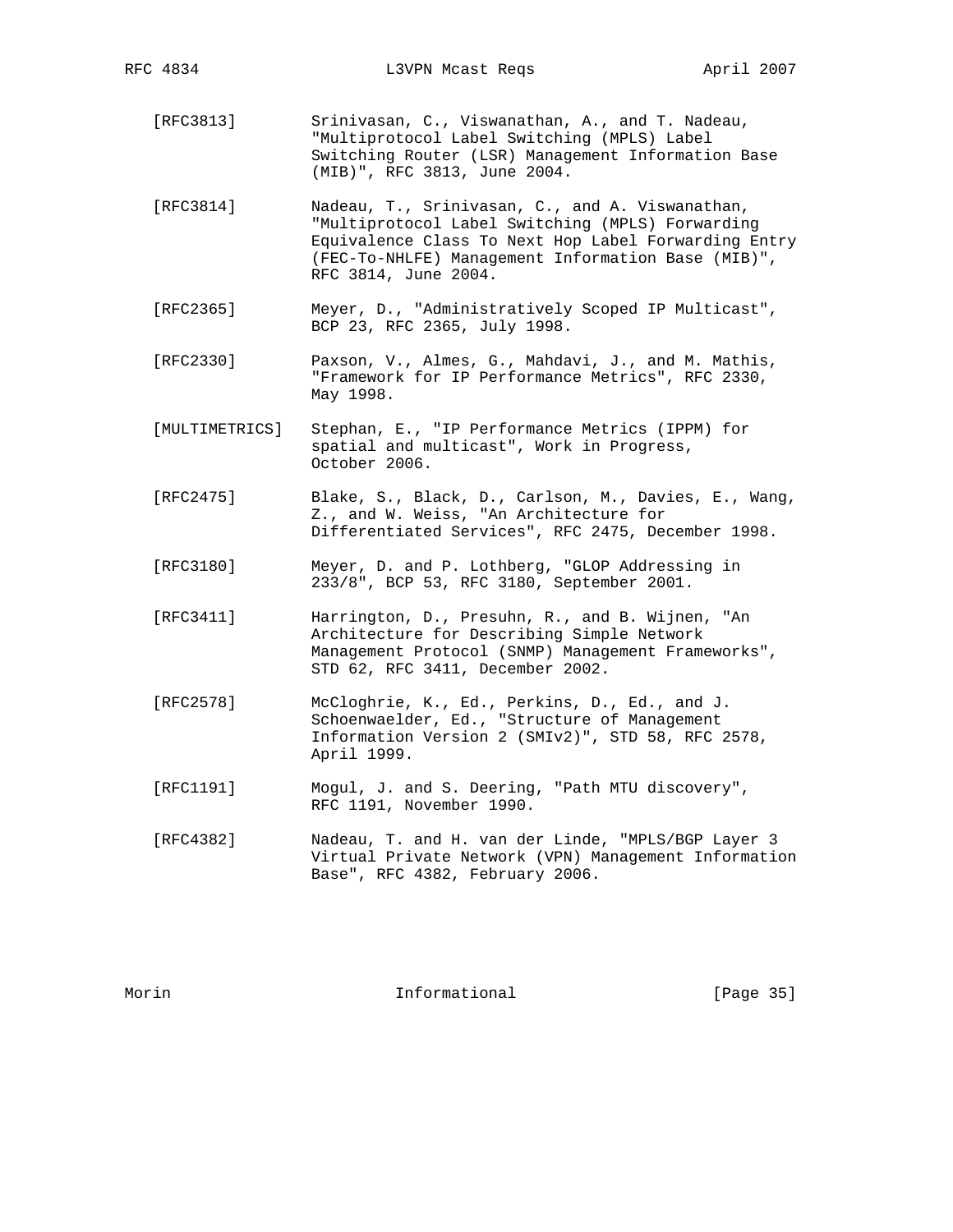[RFC4379] Kompella, K. and G. Swallow, "Detecting Multi- Protocol Label Switched (MPLS) Data Plane Failures", RFC 4379, February 2006. [LSP-PING] Farrel, A. and S. Yasukawa, "Detecting Data Plane Failures in Point-to-Multipoint Multiprotocol", Work in Progress, September 2006. [RFC4459] Savola, P., "MTU and Fragmentation Issues with In the-Network Tunneling", RFC 4459, April 2006.

Author's Address

 Thomas Morin (editor) France Telecom R&D 2, avenue Pierre Marzin Lannion 22307 France

EMail: thomas.morin@orange-ftgroup.com

Morin **Informational Informational** [Page 36]